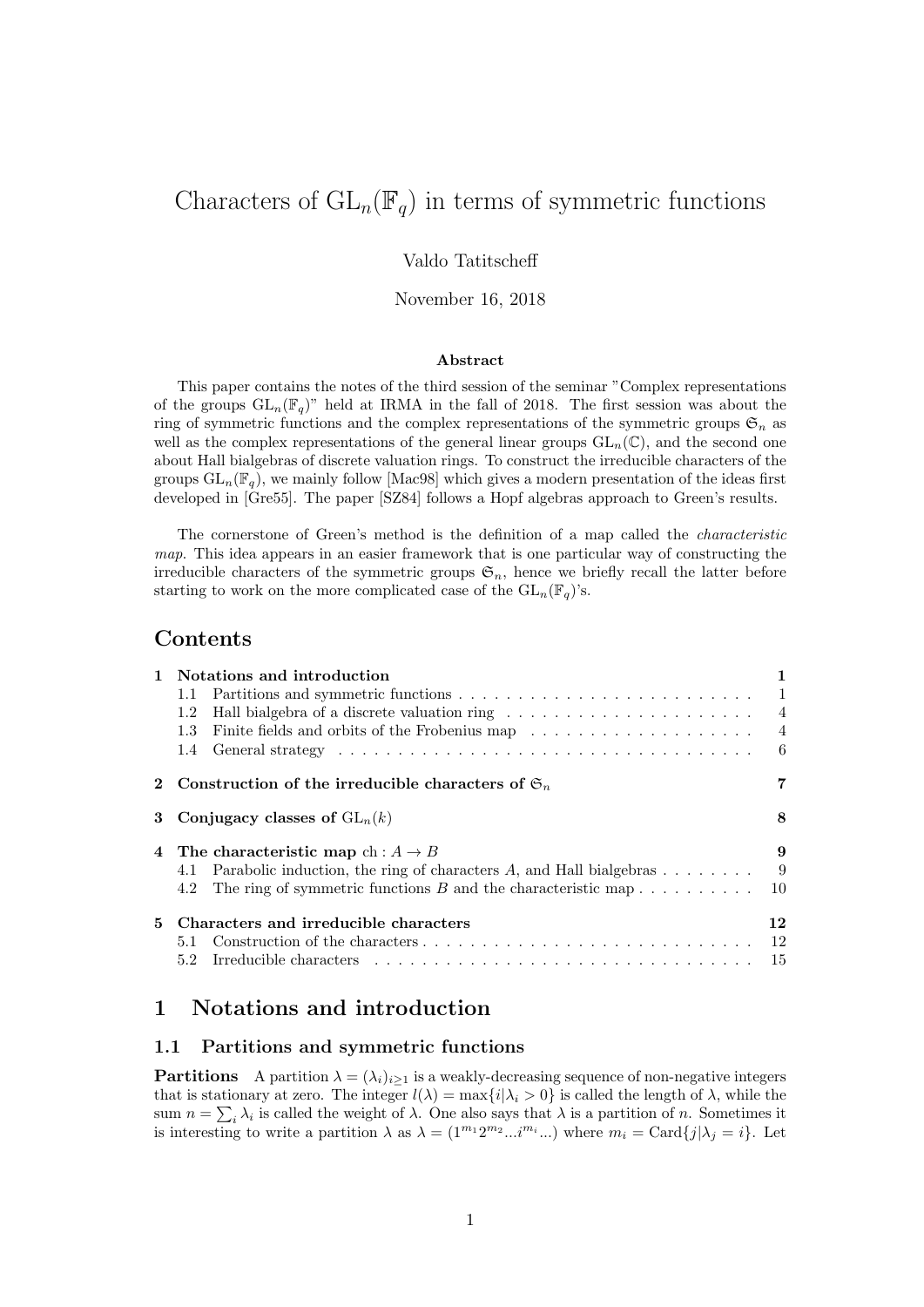$P$  be the set of all partitions and  $P_n$  the set of partitions of n.

Partitions can be schematically represented by diagrams. Formally, the diagram corresponding to a partition  $\lambda$  is the subset of  $\mathbb{Z}^2$  of points  $(i, j)$  such that  $1 \leq j \leq \lambda_i$ . Conventionally, the index  $i$  increases as one goes downwards while  $j$  increases as one goes from left to right (as matrices). If one replaces each node of  $\mathbb{Z}^2$  by a box, the diagram of  $\lambda$  is a set of r rows of boxes ordered from top to bottom and aligned on the left, such that the *i*-th row has  $\lambda_i$  boxes.

The conjugate of a partition  $\lambda$  is the partition denoted  $\lambda'$ , where  $\lambda'_i$  is the number of boxes in the *i*-th column of the diagram of  $\lambda$ . Equivalently,

$$
\lambda'_i = \mathrm{Card}\{j|\lambda_j \geq i\} .
$$

The diagram of  $\lambda'$  is the transpose of the diagram of  $\lambda$ .

For any partition  $\lambda$ , set

$$
n(\lambda) = \sum_{i \ge 1} (i - 1)\lambda_i = \sum_{i \ge 1} {\lambda'_i \choose 2}
$$

Observe that  $n(\lambda)$  is the number obtained by putting a zero in each box of the first line of the diagram of  $\lambda$ , a one in each box of the second line, and so on, and summing all numbers in the boxes. The first equality appears when one does a row-wise summation, and the second one when one does a column-wise summation.

Let  $\lambda$  be a partition. The hook-length of  $\lambda$  at  $x = (i, j) \in \mathbb{Z}^2$  is

$$
h(x) = \lambda_i + \lambda'_j - i - j + 1
$$

and one has (see [Mac98], I, 1. Ex.2):

$$
\sum_{x \in \lambda} h(x) = |\lambda| + n(\lambda) + n(\lambda') . \tag{1}
$$

The ring of symmetric functions Let  $n$  be a strictly positive integer, and let

$$
\Lambda_n = \mathbb{Z}[x_1, ..., x_n]^{\mathfrak{S}_n}
$$

be the subring of  $\mathbb{Z}[x_1, ..., x_n]$  of polynomials invariant under any permutation of the variables. Let  $k \in \mathbb{N}$  and let  $\Lambda_n^k$  be the subspace of  $\Lambda_n$  consisting of homogeneous symmetric polynomials of degree k. For fixed k, and  $m \ge n$ , there is a surjective natural map  $\Lambda_m^k \to \Lambda_n^k$  which is the identity on the  $x_i$  for  $i \leq n$  and sends all other  $x_i$ 's to 0. The  $\Lambda_n^k$  together with those maps form an inverse system, hence one can set

$$
\Lambda^k=\lim\limits_{\leftarrow} \Lambda^k_n\subset \prod\limits_n \Lambda^k_n
$$

This inverse limit projects to each of the  $\Lambda_n^k$  and this projection  $\rho_n^k$  is an isomorphism for all  $n \geq k$ . The space  $\Lambda^k$  has a basis consisting of the monomial symmetric functions  $m_\lambda$ , for all  $\lambda \in \mathcal{P}_k$ , defined by  $\rho_k^k(m_\lambda)(x_1, ..., x_k) = \sum_\alpha x^\alpha$ , with the sum running over all permutations  $\alpha$  of  $(\lambda_1, ..., \lambda_{l(\lambda)})$ , and with  $x^{(l_1,...,l_r)} := x_1^{l_1}...x_r^{l_r}$ . Hence  $\Lambda^k$  is a free Z-module of rank  $|\mathcal{P}_k|$ .

Let's set  $\Lambda = \bigoplus_{k \geq 0} \Lambda^k$ . It is a commutative, associative, graded ring with unit. It has canonical bases denoted  $(m, e, h, f, p, s)$  (see I. 2 & 3 in [Mac98]). We will mostly use the bases e, p and s, hence we are going to recall their definition and some of their properties.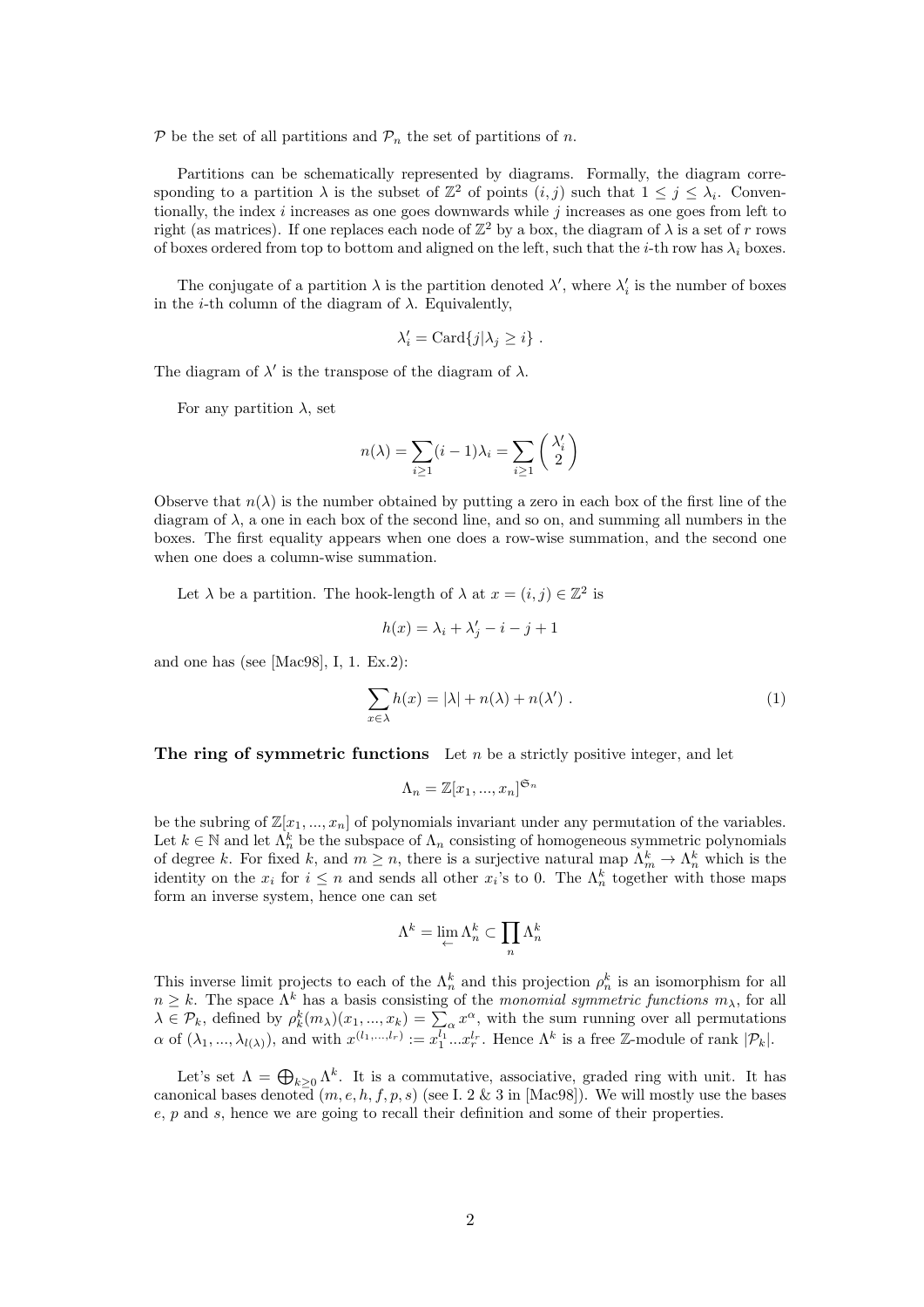Let  $r \geq 0$ . The r-th elementary symmetric function is the sum of all products of r distinct variables  $x_i$ , i.e  $e_0 = 1$  and  $e_r = m_{(1^r)}$  for  $r \ge 1$ . The  $e_r$  form a basis of  $\Lambda$ . The generating function for the  $e_r$  is

$$
E(t) = \sum_{r \ge 0} e_r t^r = \prod_{i \ge 1} (1 + x_i t)
$$
 (2)

Eventually, for  $\lambda \in \mathcal{P}$  one sets  $e_{\lambda} = \prod e_{\lambda_i}$ .

Let  $r \geq 1$ . The r-th power sum is  $p_r = m_{(r)}$ . Set  $p_0 = 1$ . The  $p_r$  form a basis of  $\Lambda \otimes_{\mathbb{Z}} \mathbb{Q}$ . The generating function for the  $p_r$  is

$$
P(t) = \sum_{r \ge 1} p_r t^{r-1} = \sum_{i \ge 1} \frac{d}{dt} \log \frac{1}{1 - x_i t} = \frac{E'(-t)}{E(-t)}
$$
(3)

Eventually, for  $\lambda \in \mathcal{P}$  set  $p_{\lambda} = \prod p_{\lambda_i}$ .

Set  $e_r = 0$  for  $r < 0$ . Let  $\lambda \in \mathcal{P}_n$ , and define the *S-function associated with*  $\lambda$  to be

$$
s_{\lambda} = \det(e_{\lambda_i' - i + j})_{1 \le i, j \le l(\lambda')}
$$

Then  $s_{\lambda} \in \Lambda^{|\lambda|}$ . The  $s_{\lambda}$  when  $\lambda$  runs over  $P$  form a basis of  $\Lambda$ .

One can endow  $\Lambda$  with a scalar product  $\langle ., . \rangle$  for which  $\langle s_{\lambda}, s_{\mu} \rangle = \delta_{\lambda \mu}$  for any  $\lambda, \mu \in \mathcal{P}$ , i.e. the  $s_{\lambda}$  form an orthonormal basis of  $(\Lambda, \langle ., . \rangle)$ . Moreover,  $\langle p_{\lambda}, p_{\mu} \rangle = \delta_{\lambda \mu} z_{\lambda}$  where

$$
z_{\lambda} = \prod_{i \ge 1} i^{m_i} m_i! \tag{4}
$$

**Hall-Littlewood symmetric functions** Let  $\lambda \in \mathcal{P}$  of length less than n, and set

$$
P_{\lambda}(x_1, ..., x_n; t) = \sum_{w \in \mathfrak{S}_n/\mathfrak{S}_n^{\lambda}} w(x_1^{\lambda_1} ... x_n^{\lambda_n} \prod_{\lambda_i > \lambda_j} \frac{x_i - tx_j}{x_i - x_j}),
$$

where in the sum  $\mathfrak{S}_n^{\lambda}$  is the stabiliser of  $\lambda$  in  $\mathfrak{S}_n$ , and where the product runs over the pairs  $(i, j)$  such that  $\lambda_i > \lambda_j$ . One has  $P_{\lambda}(x_1, ..., x_n; 0) = s_{\lambda}(x_1, ..., x_n)$  and  $P_{\lambda}(x_1, ..., x_n; 1) =$  $m_{\lambda}(x_1, ..., x_n)$  (see III., 2.3 & 2.4 in [Mac98]). Moreover

$$
P_{\lambda}(x_1, ..., x_n, 0; t) = P_{\lambda}(x_1, ..., x_n; t)
$$

hence one can define  $P_{\lambda}(x;t)$  to be the element of  $\Lambda[t]$  (the ring of symmetric functions with coefficients in  $\mathbb{Z}[t]$ ) that projects to  $P_{\lambda}(x_1,...,x_n;t)$  for any  $n \geq l(\lambda)$ . The function  $P_{\lambda}(x;t)$  is the Hall-Littlewood symmetric function or HL-function corresponding to the partition  $\lambda$ . Note that

$$
P_{(1)^r}(x;t) = e_r(x) \tag{5}
$$

The HL-functions  $P_{\lambda}$  form a  $\mathbb{Z}[t]$ -basis of  $\Lambda[t]$ , and the latter can (as  $\Lambda$ ) be endowed with a scalar product  $\langle ., . \rangle$  defined in III. 4 in [Mac98].

Eventually, set  $Q_{\lambda}(x;t) = b_{\lambda}(t)P_{\lambda}(x;t)$  where  $b_{\lambda}(t) = \prod_{i \geq 1} \phi_{m_i(\lambda)}(t)$ , and  $\phi_r(t) := (1 (t)(1-t^2)...(1-t^r)$ . The scalar product on  $\Lambda[t]$  is such that  $\overline{\langle P_\lambda, Q_\mu\rangle} = \delta_{\mu\nu}$  (see III. 4.9 in [Mac98]).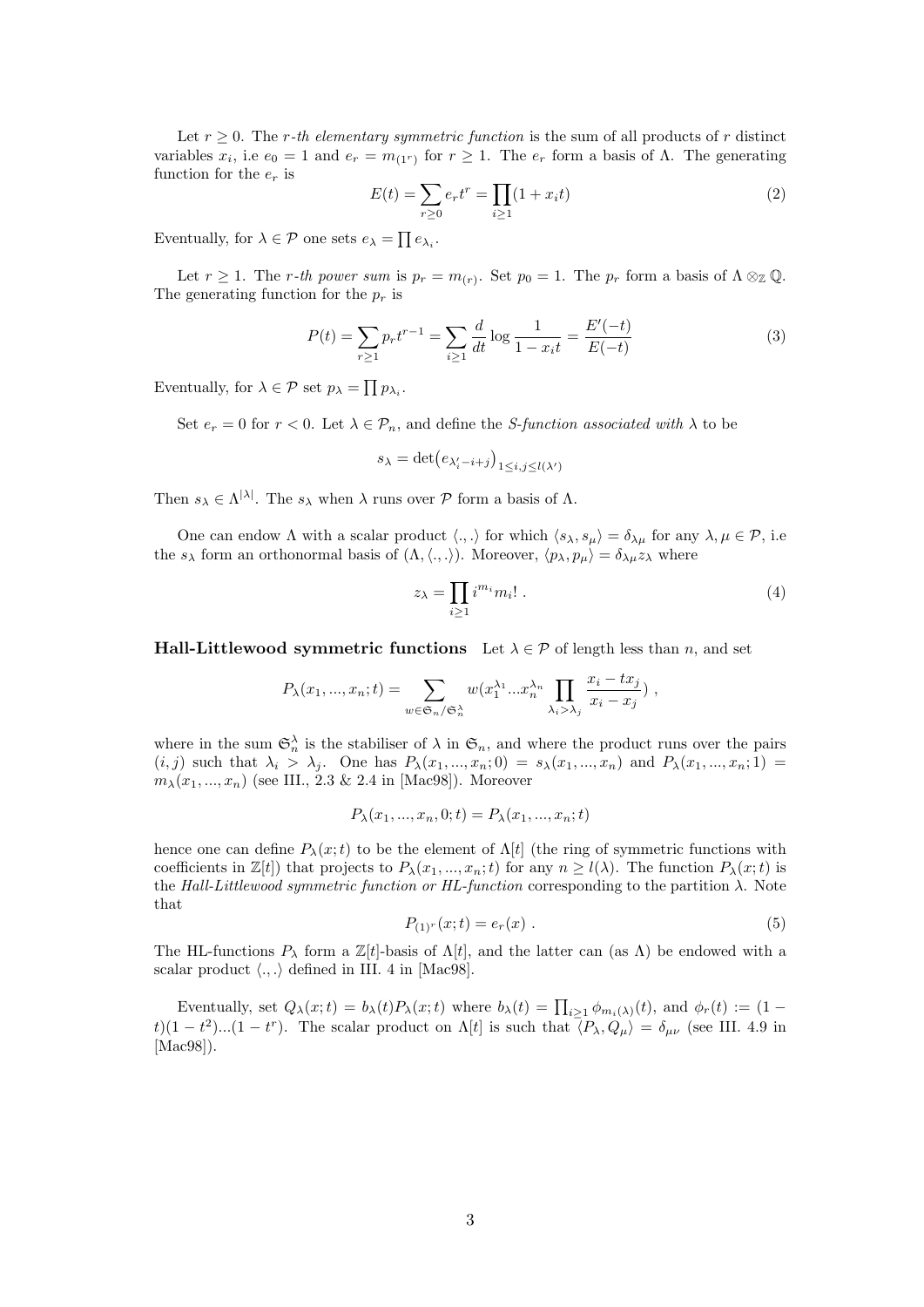#### 1.2 Hall bialgebra of a discrete valuation ring

Let  $\mathfrak o$  be a (commutative) discrete valuation ring,  $\mathfrak p$  its maximal ideal and  $k = \mathfrak o/\mathfrak p$  its residue field. A *finite*  $\mathfrak{o}$ -module M is an  $\mathfrak{o}$ -module M that has a finite composition series; equivalently, M is finitely generated and  $\mathfrak{p}^n M = 0$  for some  $n \geq 0$ . Since  $\mathfrak{o}$  is a discrete valuation ring, it is a PID, hence M can be written as a direct sum

$$
M=\bigoplus_{i=1}^r\mathfrak{o}/\mathfrak{p}^{\lambda_i}
$$

where the  $\lambda_i$  are strictly positive integers, and one can assume that they are arranged in a (weakly) decreasing order. Then  $\lambda = (\lambda_1, ..., \lambda_r, 0, 0, ...)$  is a partition. One can see that  $\mu_i = \dim_k(\mathfrak{p}^{i-1}M/\mathfrak{p}^iM) = \text{Card}\{j|\lambda_j = i\}$  i.e  $\mu = (\mu_1, \ldots) = \lambda'$ . Hence  $\lambda$  is completely determined by the module M. It is called the type of M. If  $\lambda$  is a partition of n then M is said to have length n (it is the length of a composition series of M.) A submodule N of M is said to be of cotype  $\mu$  in M if  $M/N$  is of type  $\mu$ .

Suppose now that k is the finite field with q elements. One can show that the number  $a_{\lambda}(q)$ of automorphisms of a finite  $\mathfrak o$ -module M of type  $\lambda$  is (see II. 1.6 in [Mac98])

$$
a_{\lambda}(q) = q^{|\lambda| + 2n(\lambda)} \prod_{i \geq 1} \phi_{m_i(\lambda)}(q^{-1}),
$$

where  $\phi_r(t) = (1-t)(1-t^2)...(1-t^r)$  as in the definition of the HL-function  $Q_\lambda(x;t)$ .

Now take M to be a finite **o**-module of type  $\lambda$  and let  $G_{\mu\nu}^{\lambda}(\mathfrak{o})$  be the number of submodules of M of type  $\nu$  and cotype  $\mu$ . Of course,  $G_{\mu\nu}^{\lambda}(\mathfrak{o}) = 0$  unless  $|\lambda| = |\mu| + |\nu|$ . Consider a free  $\mathbb{Z}$ -module on a basis  $(u_\lambda)$  indexed by the partitions, and define a product by

$$
u_\lambda u_\nu = \sum_\lambda G_{\mu\nu}^\lambda(\mathfrak o) u_\lambda
$$

The sum is finite, and this Z-algebra is called the Hall algebra associated with the discrete *valuation ring*  $\mathfrak{o}$ , and is denoted  $H(\mathfrak{o})$ . Multiplication is commutative and associative, and has a unit element.

From III. 3.4 in [Mac98], we have the following structure theorem for  $H(\mathfrak{o})$ :

**Proposition 1.** Let  $\psi : H(\mathfrak{o}) \otimes \mathbb{Q} \to \Lambda \otimes_{\mathbb{Z}} \mathbb{Q}$  be the Q-linear mapping defined by:

$$
\psi(u_{\lambda}) = q^{-n(\lambda)} P_{\lambda}(x; q^{-1})
$$

Then  $\psi$  is an isomorphism of rings.

The Hall algebra actually has a Hopf algebra structure defined (for example) in [Sch06].

### 1.3 Finite fields and orbits of the Frobenius map

Throughout the paper, k will be the unique finite field with q elements  $(q = p^{\alpha}$  for a prime p). Fix an algebraic closure  $\overline{k}$  of k, and let

 $F: x \mapsto x^q$ 

be the Frobenius automorphism of  $\overline{k}$  over k. For all  $n \in \mathbb{N}_{>0}$ , let  $k_n$  be the subfield of  $\overline{k}$ consisting of the points fixed by  $F<sup>n</sup>$ , i.e  $k_n = \mathbb{F}_{q^n}$ . It is the unique extension of k of degree n.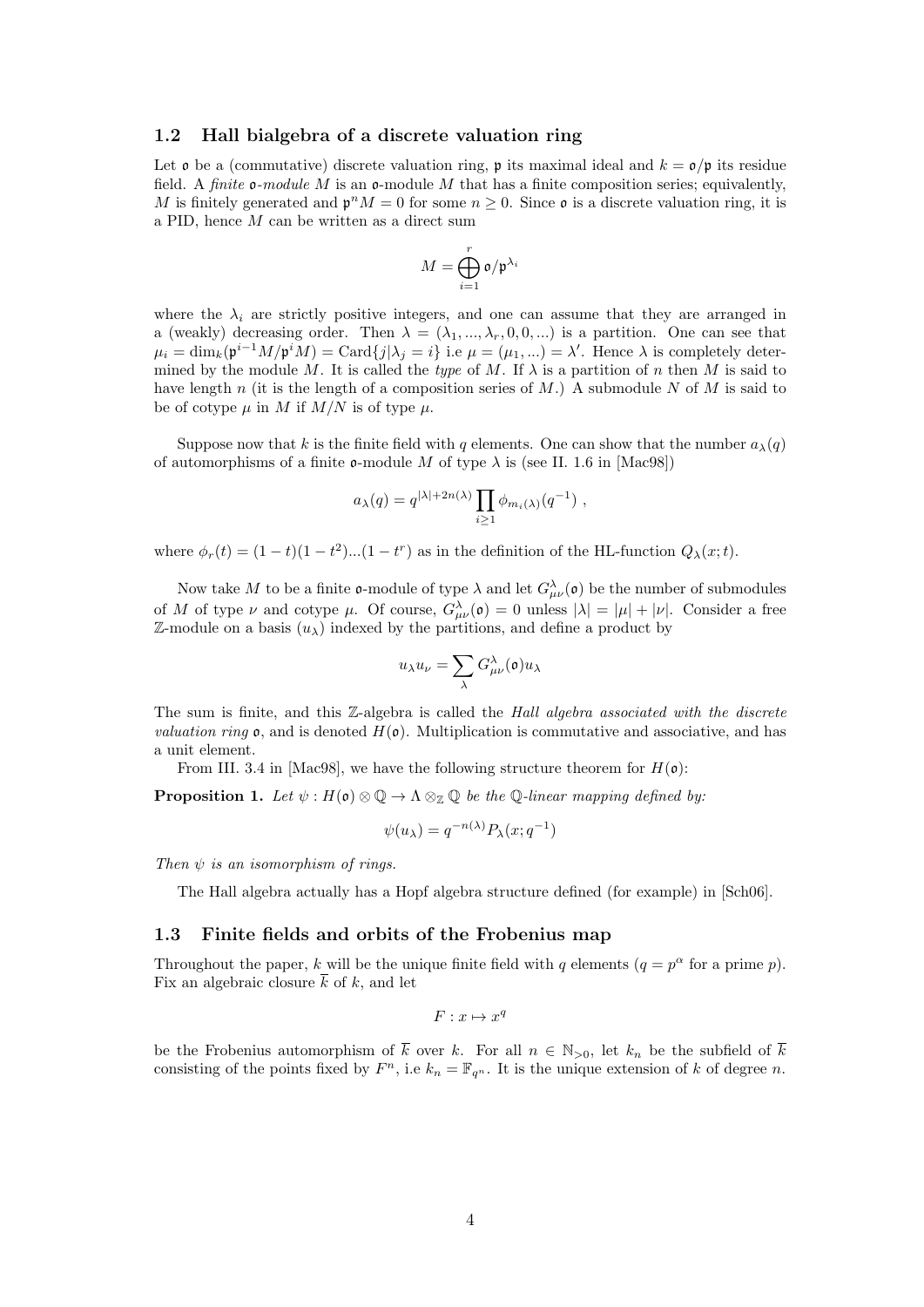Let M be the multiplicative group of  $\overline{k}$ , and  $M_n = M^{F^n}$  the multiplicative group of  $k_n$ . Two integers  $m, n$  such that m divides n define a norm homomorphism  $N_{n,m}$ :

$$
M_n \rightarrow M_m
$$
  

$$
x \rightarrow x^{(q^n-1)/(q^m-1)} = \prod_{i=0}^{n/m-1} F^{mi} x
$$
 (6)

and the groups  $M_n$  together with those maps form an inverse system. Let

$$
K=\lim_{\leftarrow} M_n .
$$

Since K is abelian and profinite, its character group  $L = \hat{K}$  is discrete, and

$$
L = \lim_{\to} \hat{M}_n .
$$

The Frobenius map F acts on L. For all  $n \in \mathbb{N}_{>0}$ , let  $L_n = L^{F^n}$  be the subgroup of L fixed by  $F^n$ , so that

$$
L=\bigcup_{n\geq 1}L_n.
$$

Moreover,  $L_m \subset L_n$  if and only if m divides n. Each canonical mapping  $\hat{M}_n \to L$  is an isomorphism onto  $L_n$ . Hence we get a pairing between  $L_n$  and  $M_n$ :

$$
\langle \xi, x \rangle_n = \xi(x)
$$

for  $\xi \in L_n$  and  $x \in M_n$  (this pairing is obviously not coherent with the inverse and direct systems that form  $(M_n)$  and  $(L_n)$ : if m is a multiple of n then  $\langle \xi, x \rangle_m = (\langle \xi, x \rangle_n)^{m/n}$ .

Let  $\Phi$  be the set of Frobenius orbits in M. Any such orbit is of the form  $\{x, x^q, x^{q^2}, ..., x^{q^{d-1}}\}$ , where  $x^{q^d} = x$ . The polynomial defined by

$$
f(t) = \prod_{i=1}^{d-1} (t - x^{q^i})
$$

is a monic irreducible polynomial in  $k[t]$ . Conversely, the roots of every monic irreducible polynomial  $f \in k[t]$  (but t) form an F-orbit in M. We will denote with the same letter any monic irreducible polynomial (different from  $t$ ), and the corresponding  $F$ -orbit of its roots in  $M$ .

**Example 1.** Consider the F-orbits in  $M_2$ . By definition,  $M_2$  is the splitting field of  $t^{q^2} - t$ hence the orbits in  $\Phi \cap M_2$  have either length 1 or length 2. The orbits of length 1 correspond bijectively to the non-zero elements of k, hence there are  $\frac{q^2-q}{2}$  orbits of length 2, and the same number of irreducible monic polynomials of degree 2 in k[t]. Similarly, there are  $\frac{q^3-q}{3}$ irreducible monic polynomials of degree 3 in  $k[t]$ . Now consider  $M_4$ . The F-orbits may have length 1, 2 or 4, but the orbits of length 1 correspond bijectively to the non-zero elements of k and we know the number of orbits of length 2, hence there are

$$
\frac{q^4 - 2 \cdot q(q-1)/2 - q}{4} = \frac{q^4}{4} - \frac{q^2}{4} + \frac{q}{4}
$$

irreducible monic polynomials of degree  $4$  in k[t]. In general (see the very end of 1. in [Gre55]), there are

$$
w(d,q) = \frac{1}{d} \sum_{k|d} \mu(k) q^{d/k}
$$

irreducible monic polynomials of degree d in  $\mathbb{F}_q$ .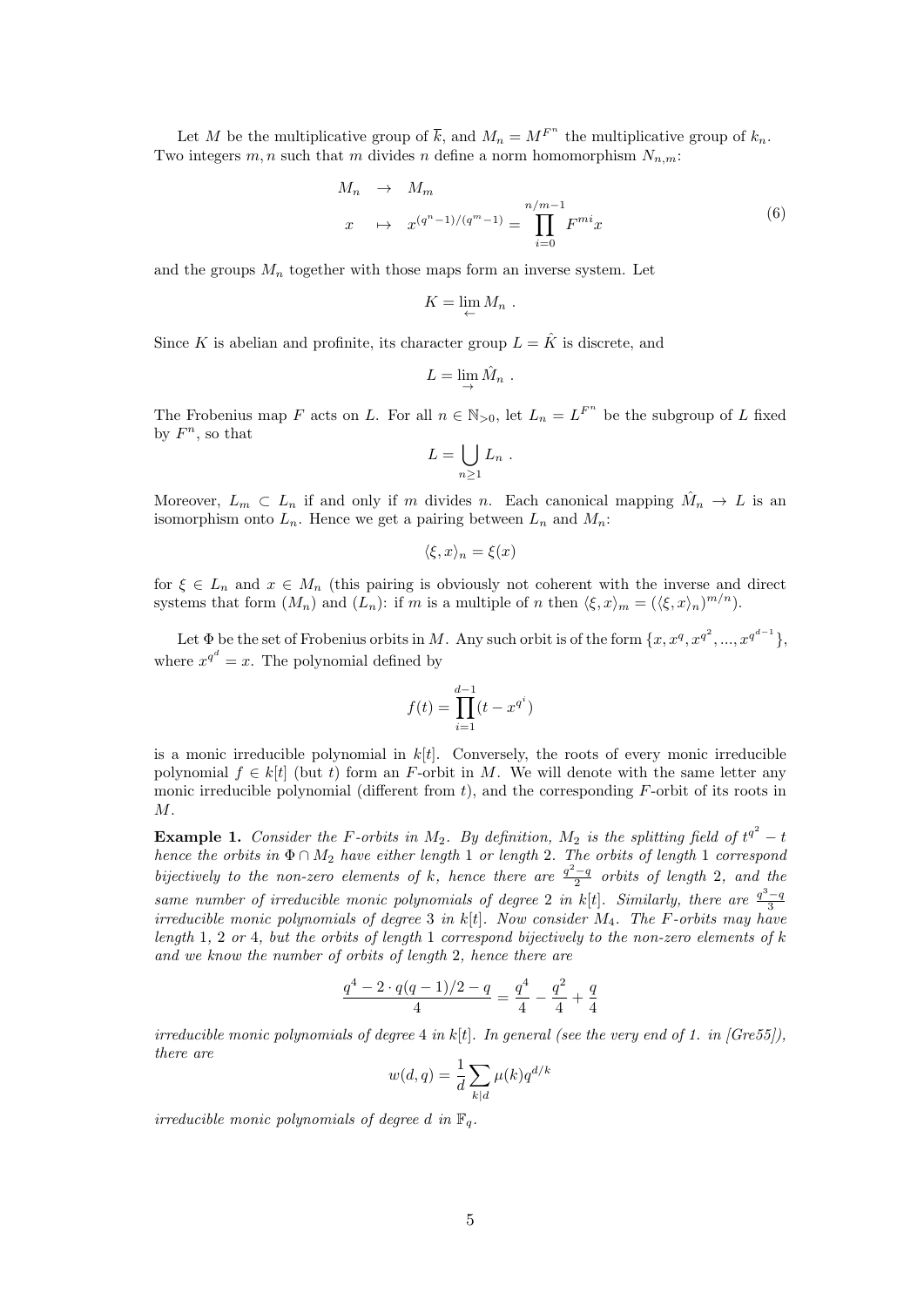#### 1.4 General strategy

One fixes the finite group  $k = \mathbb{F}_q$  throughout the proof. The groups  $M$ ,  $L$  as well as the set of Frobenius orbits in  $M$  constructed above of course depend on  $q$ , but since we are not going to vary the base field, we do not explicitly write this dependence to simplify the notations (they are already messy enough).

First one constructs two graded C-algebras. On the one hand, there is the C-algebra  $A = \bigoplus A_n$  generated by the characters of the groups  $GL_n(k)$  for  $n \in \mathbb{N}$ . The multiplication in A is given by Harish-Chandra induction. As for the symmetric groups (see the first few lines of the first chapter in [Zel81] "After classical works of A.Young it becomes clear that one must study complex representations of all these [symmetric] groups together, taking into account their interaction. This interaction is carried out by operations of induction and restriction."), one has to work out the representation theory of the  $GL_n(k)$  by considering the family of these groups for  $n \in \mathbb{N}$  with their interaction (the multiplication product on A). The C-algebra A has a hermitian product: one requires that the graded parts are orthogonal one to another, and that on the n-th graded part it coincides with the one defined by the  $GL_n(k)$ . Moreover, A is closely related to a tensor product of Hall algebras.

On the other hand, one constructs a  $\mathbb C$ -algebra B of symmetric functions. It is a product of disctinct copies of  $\Lambda$ , one for each each point in  $\Phi$  (i.e, one for each irreducible monic polynomial  $k[t]\setminus\{t\}$ , viz.

$$
B = \mathbb{C}[e_n(f)|n \in \mathbb{N}_{>0}, f \in \Phi]
$$

where  $e_n(f) = e_n(X_{i,f})$  with for each  $f \in \Phi$ ,  $\{X_{i,f}\}\$ a countable infinite set of independent variables over  $\mathbb C$  that have degree the degree of f as a polynomial. It induces a grading on B. The C-algebra B also has a hermitian product.

The first step of the proof is to construct a *characteristic map* 

$$
\ch:A\to B
$$

that it is an isometric isomorphism of C-algebra. Then, one uses the following theorem:

**Theorem 1.** Let  $\theta$  be a character of the abelian group M, G a finite group and  $\rho: G \to GL_n(k)$ a modular representation of G. For  $x \in G$  and  $(1 \geq i \geq n)$ , let  $u_i(x)$  be the eigenvalues of  $\rho(x)$ . Let  $f \in \mathbb{Z}[t_1, ..., t_n]^{\mathfrak{S}_n}$  be any symmetric polynomial. Then

$$
\chi: x \mapsto f(\theta(u_1(x)), \dots, \theta(u_n(x)))
$$

is a character of  $G$ , i.e an integral combination of characters of complex representations of  $G$ .

This theorem holds for any  $\theta$ , and since the identity map  $GL_n(k) \to GL_n(k)$  is a modular representation of  $GL_n(k)$  one gets a bunch a complex characters of  $GL_n(k)$ . In particular, one can choose and injective  $\theta$  such that some symmetric functions denoted  $e_k(\phi) \in B$  (for  $k \in \mathbb{N}$ and  $\phi$  a Frobenius orbit in L) are the characteristic of complex characters of  $GL_n(k)$ 's.

The last step of the proof aims to show that that there are some linear combinations of the  $e_k(\phi)$  with integer coefficients, denoted  $S_\lambda$  for  $\lambda : \Theta \to \mathcal{P}$  (and with  $\Theta$  the set of F-orbits in  $L$ , such that

$$
\langle S_{\underline{\lambda}}, S_{\underline{\kappa}} \rangle = \delta_{\underline{\lambda}\underline{\kappa}} \ ,
$$

and that there are exactly the same number of  $S_{\lambda}$  as the number of conjugacy classes in  $GL_n(k)$ . Hence one has all the irreducible characters, hence all the characters. The last thing to check is that the  $\chi^{\underline{\lambda}} = \text{ch}^{-1}(S_{\underline{\lambda}})$  (and not the  $-\chi^{\underline{\lambda}}$ ) are the irreducible characters of  $\text{GL}_n(k)$ . This is done by computing the value of  $\chi^{\underline{\lambda}}$  on the conjugacy class of identity in  $GL_n(k)$ , that is, the degree  $d_{\lambda}$  of the character  $\chi^{\underline{\lambda}}$ .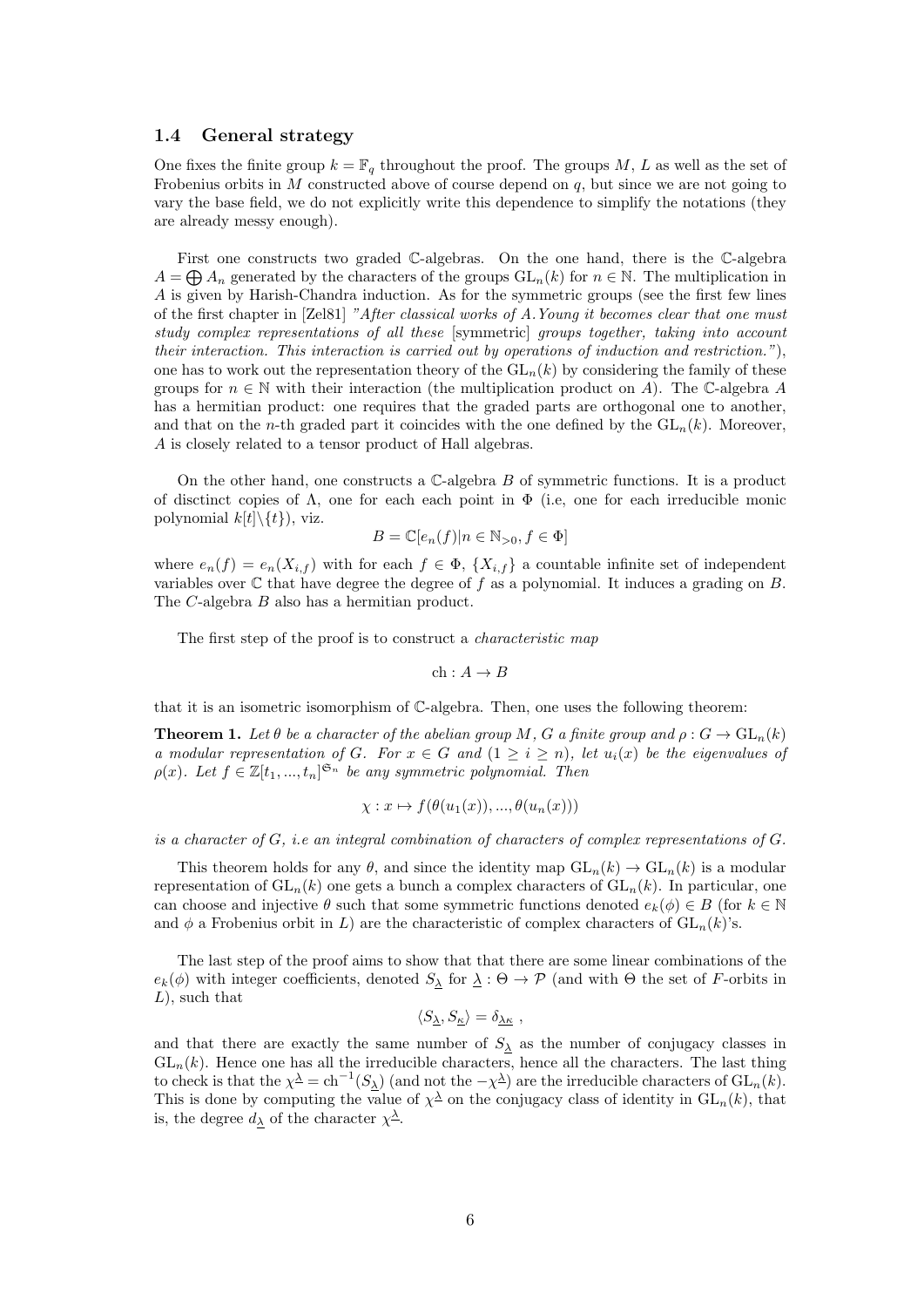### 2 Construction of the irreducible characters of  $\mathfrak{S}_n$

The ring of characters of  $\mathfrak{S}_n$  Let  $n \in \mathbb{N}$  and  $\sigma \in \mathfrak{S}_n$ . This permutation can be written as a product of disjoint cycles of respective orders  $\rho_1, \rho_2, ..., \rho_k$ . Those cycles commute since they have disjoint support, hence one can assume that  $\rho_1 \ge \rho_2 \ge ... \ge \rho_k$ , or, equivalently, that  $\rho(\sigma) = (\rho_1, \rho_2, ..., \rho_k)$  is a partition of n called the type of  $\sigma$ .

Any two permutations of the same type are conjugate in  $\mathfrak{S}_n$ , and since conjugation preserves the type, the set of conjugacy classes of  $\mathfrak{S}_n$  correspond bijectively to  $\mathcal{P}_n$ . Let  $\psi : \mathfrak{S}_n \to \Lambda^n$  be defined as

$$
\psi : \sigma \mapsto p_{\rho(\sigma)} \; .
$$

Let  $m, n \in \mathbb{N}$ , and embed  $\mathfrak{S}_m \times \mathfrak{S}_n$  in  $\mathfrak{S}_{m+n}$  be making  $\mathfrak{S}_m$  and  $\mathfrak{S}_n$  act on complementary subsets of  $[|1, m+n|]$ . There are  $(m+n)(m+n-1)/2$  different possible choices, however, the resulting subgroups in  $\mathfrak{S}_{m+n}$  are all conjugate. In particular, for  $v \in \mathfrak{S}_m$  and  $w \in \mathfrak{S}_n$ , the type of the image of the couple  $(v, w)$  in  $\mathfrak{S}_{m+n}$  is well-defined, and for any choice of  $v \times w$ :

$$
\psi(v \times w) = \psi(v) \times \psi(w) .
$$

Let  $R^n$  be the Z-module generated by the irreducible (complex) characters of  $\mathfrak{S}_n$ , and let

$$
R = \bigoplus_{n \ge 0} R^n
$$

with  $R^0 = \mathbb{Z}$ . One puts a commutative, associative, graded ring structure with identity on R by setting

$$
f \cdot g = \operatorname{ind}_{\mathfrak{S}_m \times \mathfrak{S}_n}^{\mathfrak{S}_{m+n}} (f \times g) \in R^{m+n}
$$

for  $f \in \mathbb{R}^m$  and  $g \in \mathbb{R}^n$ . Now, for  $f = \sum f_n$  and  $g = \sum g_n$  in R, the bracket

$$
\langle f, g \rangle = \sum_{n \ge 0} \langle f_n, g_n \rangle_{\mathfrak{S}_n} = \sum_{n \ge 0} \left( \frac{1}{n!} \sum_{\sigma \in \mathfrak{S}_n} f_n(\sigma) g_n(\sigma^{-1}) \right)
$$

defines a scalar product on R.

#### The characteristic map

Remark 1. Let's just mention Corollary 1 of Section 13.1 in [Ser77] stating that for G a finite group, the following are equivalent:

- Every character of  $G$  is  $\mathbb{Q}\text{-}valued$
- Every character of G is Z-valued
- Every conjugacy class of G is rational, meaning that for every  $g \in G$  and  $k \in \mathbb{N}$  coprime with the order of g, the element  $g^k$  is conjugate to g.

This is of course the case for the  $\mathfrak{S}_n$ .

Define a Z-linear map  $ch: R \to \Lambda_{\mathbb{Q}} = \Lambda \otimes_{\mathbb{Z}} \mathbb{Q}$  as follows. Let  $f \in R^n$ , and set

$$
\operatorname{ch}(f) = \frac{1}{n!} \sum_{\sigma \in \mathfrak{S}_n} f(\sigma) \psi(\sigma)
$$

One can see that  $\langle ch(f), ch(g) \rangle = \langle f, g \rangle$  is an isometry, and according to Chapter 1, 7.3 of [Mac98], ch is in fact an isometric isomorphism of R onto  $\Lambda$ . Let  $\lambda \in \mathcal{P}_n$  and set

$$
\chi^{\lambda} = \det(\eta_{\lambda_i - i + j})_{1 \le i, j \le n} \in R^n
$$

where  $\eta_n$  is the identity character of  $\mathfrak{S}_n$  for  $n \geq 0$  (and 0 otherwise), and where the product in the determinant is understood as the product in  $R$  (that is, after induction). The character ch( $\chi^{\lambda}$ ) turns out to be the Schur symmetric function  $s_{\lambda}$ , and since the set  $\{s_{\lambda}\}_{\lambda\in\mathcal{P}_n}$  is an orthonormal basis of  $\Lambda^n$ ,  $\{\chi^\lambda\}_{\lambda \in \mathcal{P}_n}$  is exactly the set of irreducible characters of  $\mathfrak{S}_n$ . The character table of  $\mathfrak{S}_n$  is the transition matrix  $M(p, s)$ .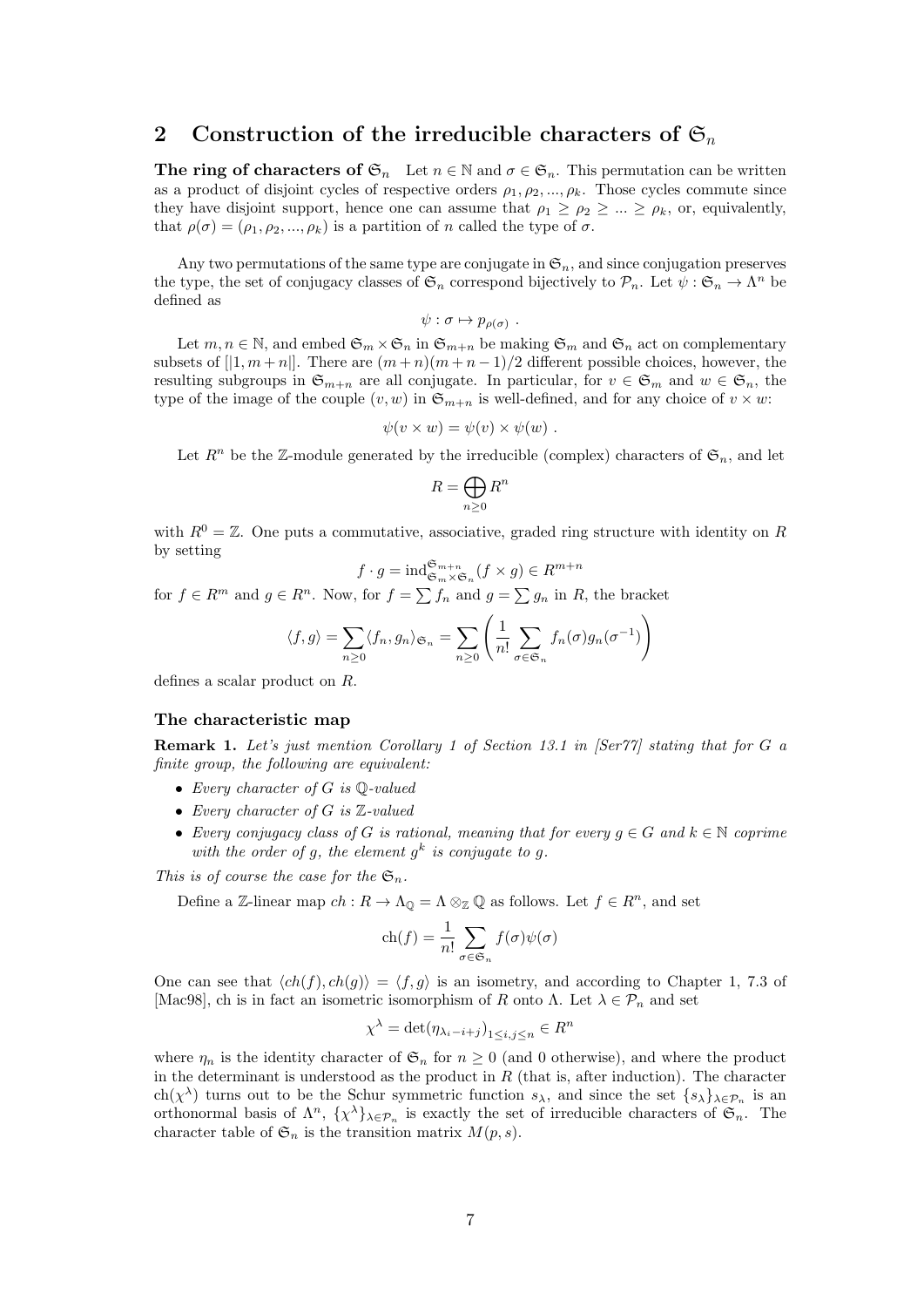### 3 Conjugacy classes of  $GL_n(k)$

Conjugacy classes in  $GL_n(k)$  and finite k[t]-modules Any  $g \in GL_n(k)$  acts on the vector space  $k^n$  by matrix multiplication on the left, and defines in this way a  $k[t]$ -module structure on  $k^n$ , given by

$$
t\cdot v = gv ,
$$

for  $v \in k^n$ . This module is denoted  $V_g$ . Given  $g, h \in GL_n(k)$ ,  $V_g$  and  $V_h$  are isomorphic as k[t]-modules if and only if g and h are in the same conjugacy class in  $GL_n(k)$ . Hence the conjugacy classes in  $GL_n(k)$  correspond bijectively to the  $k[t]$ -modules V such that  $\dim_k V = n$ and  $tv = 0 \Leftrightarrow v = 0$ .

**Finite** k[t]-**modules and partitions** Let V be an k[t]-module corresponding to some conjugacy class in  $GL_n(k)$ . Since  $k[t]$  is a PID, and since V is finite dimensional, V is a direct sum of cyclic modules of the form  $k[t]/(f)^m$ , where  $m \geq 1$  and f is irreducible and monic. Hence V assigns a partition  $\underline{\lambda}(f)$  to each  $f \in \Phi$  such that

$$
V = \bigoplus_{f,i} k[t]/(f)^{\underline{\lambda}_i(f)}.
$$

Recall that  $\Phi$  is the set of irreducible monic polynomials in  $k[t]$  but t. Hence V determines a partition-valued function  $\Delta$  on  $\Phi$ . Since  $\dim_k k[t]/(f)^{\Delta_i(f)} = d(f)|\Delta_i(f)|$ , with  $d(f)$  the degree of  $f$ ,  $\lambda$  has to satisfy

$$
||\underline{\lambda}|| = \sum_{f \in \Phi} d(f)|\underline{\lambda}(f)| = n.
$$

Conversely, any such function  $\underline{\lambda} : \Phi \to \mathcal{P}$  determines a  $k[t]$ -module  $V_{\lambda}$  that is *n*-dimensional and such that  $tv = 0 \Leftrightarrow v = 0$ , hence a conjugacy class  $c_{\underline{\lambda}}$  in  $GL_n(k)$ . Let  $c(n, q)$  be the number of conjugacy classes of  $GL_n(\mathbb{F}_q)$ . Fairly intuitively (see the end of 1. in [Gre55]), the generating function of the  $c(n, q)$  is

$$
\sum_{n=0}^{\infty} c(n,q)x^n = \prod_{d=1}^{\infty} p(x^d)^{w(d,q)}
$$

with  $w(d, q)$  the number of irreducible monic polynomials in k[t] of degree d that are not t (see Ex. 1), and

$$
p(x) = \sum_{n=0}^{\infty} p_n x^n = \prod_{i=0}^{\infty} \frac{1}{1 - x^i}
$$

is the generating function of the sequence of the number  $p_n$  of partitions of n.

Automorphisms of the finite k[t]-modules Let  $f \in \Phi$ ,  $\lambda : \Phi \to \mathcal{P}$  and V the  $k[t]$ -module corresponding to  $\lambda$ . Let

$$
V_{(f)}=\bigoplus_i k[t]/(f)^{\underline{\lambda}_i(f)}
$$

be the submodule of V consisting of all  $v \in V$  annihilated by some power of f. The module V is the direct sum of the  $V_{(f)}$  for  $f \in \Phi$ , and

$$
Aut(V) = \prod_{f \in \Phi} Aut(V_{(f)}) .
$$

The localisation  $k[t]_{(f)}$  of  $k[t]$  at the prime ideal  $(f)$  is a discrete valuation ring with residue field  $k[t]/(f)$  which is the unique degree- $d(f)$  extension of k, that is, the finite field  $\mathbb{F}_{q^{d(f)}}$ .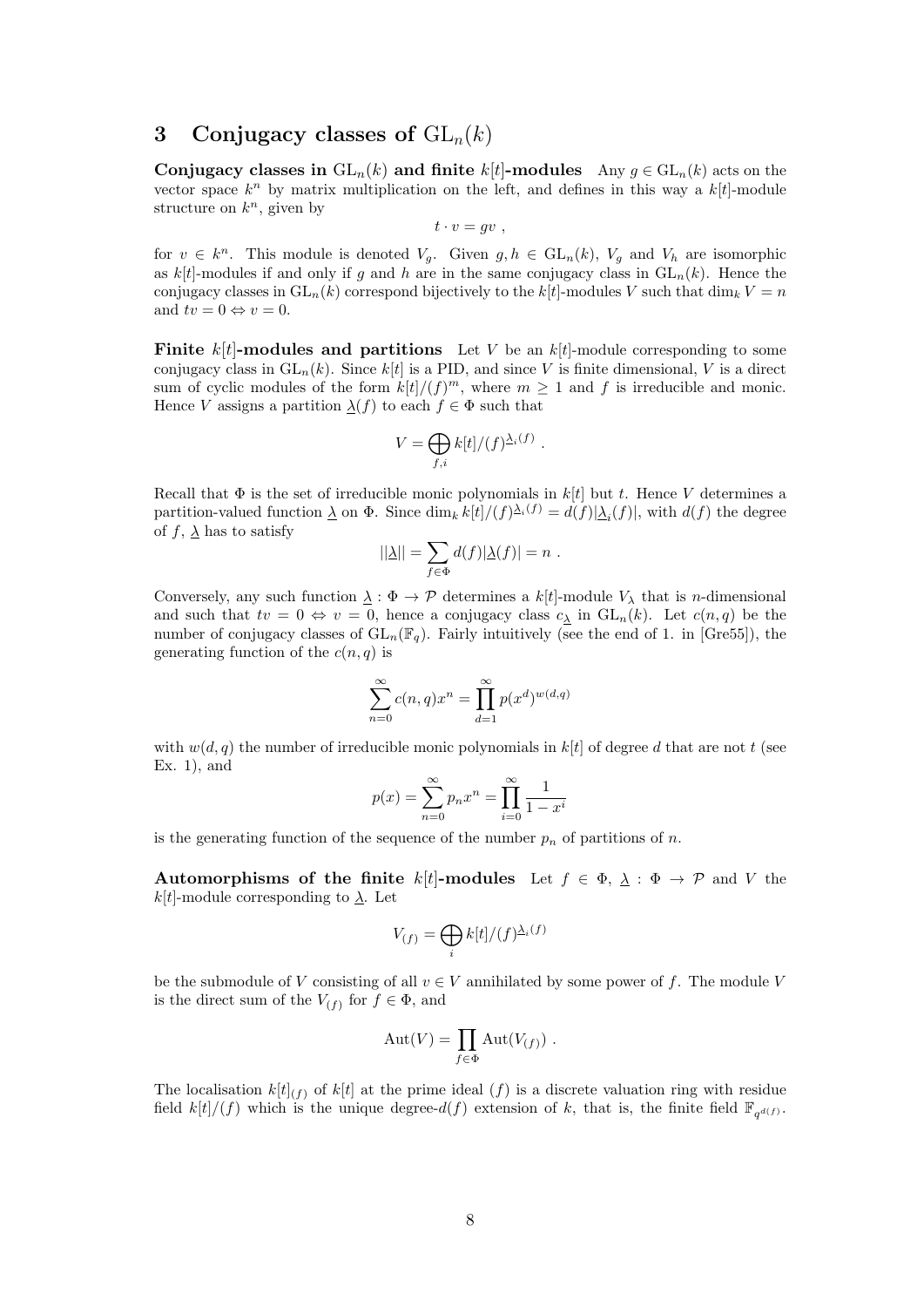The k[t]-module  $V_{(f)}$  is also an  $k[t]_{(f)}$ -module of type  $\lambda(f)$ . The cardinal of the automorphism group of such a module can be computed (see Chapter 2, 1.6 in [Mac98]) and is equal to

$$
|\mathrm{Aut}(V_{(f)})|=q_f^{|\underline{\lambda}(f)|+2n(\underline{\lambda}(f))}\prod_{i\geq 1}\phi_{m_i(\underline{\lambda}(f))}(q_f^{-1})
$$

where  $q_f = q^{d(f)} = |\mathbb{F}_{q^{d(f)}}|$ . Note that the automorphisms of a  $k[t]$ -module  $V_g$  for some  $g \in k$ are exactly the elements of  $GL_n(k)$  which commute with g, hence the order of the centraliser of an element whose conjugacy class is  $c_{\lambda}$  is

$$
|\mathcal{C}_{\mathrm{GL}_n(k)}(c_{\underline{\lambda}})| = \prod_{f \in \Phi} |\mathrm{Aut}(V_{(f)})| := a_{\underline{\lambda}}.
$$
 (7)

### 4 The characteristic map ch:  $A \rightarrow B$

### 4.1 Parabolic induction, the ring of characters  $A$ , and Hall bialgebras

Let  $A_n$  be the space of complex-valued class functions on  $GL_n(k)$ . It is a finite-dimensional complex vector space endowed with a hermitian product, given by

$$
\langle u, v \rangle = \frac{1}{|\mathrm{GL}_n(k)|} \sum_{x \in \mathrm{GL}_n(k)} u(g) \overline{v(g)} \tag{8}
$$

for  $u, v \in A_n$ . Let

$$
A = \bigoplus_{n \ge 0} A_n
$$

with the understanding that  $A_0 = \mathbb{C}$ . We extend the scalar product in Eq. 8 on the whole space A by requiring that the subspaces  $A_n$  be mutually orthogonal. Let  $R_n$  be the lattice in  $A_n$  generated by the characters of  $GL_n(k)$ , and let

$$
R=\bigoplus_{n\geq 0}R_n.
$$

The irreducible characters form an orthonormal basis of  $R_n$ , and  $A_n = R_n \otimes \mathbb{C}$ .

Let  $r \in [1, n]$  and let  $n_1, n_2, ..., n_r$  be positive integers such that  $\sum n_i = n$ . Let P be the parabolic subgroup of  $GL_n(k)$  consisting of the matrices of the form

$$
g = \left( \begin{array}{cccc} g_{11} & g_{12} & \dots & g_{1r} \\ 0 & g_{22} & \dots & g_{2r} \\ \vdots & \vdots & & \vdots \\ 0 & 0 & \dots & g_{rr} \end{array} \right)
$$

where for all  $1 \leq i \leq r$ ,  $g_{ii} \in GL_{n_i}(\mathbb{F}_q)$ .

Let  $u_i \in A_{n_i}$  for all  $1 \leq i \leq r$ . The function  $u = u_1 \times u_2 \times \ldots \times u_r$  on P, defined by

$$
u(g) = \prod_{i=1}^{r} u_i(g_{ii})
$$

is a class function on  $P$ , hence a complex linear combination of irreducible characters (of  $P$ ). In general, Frobenius formula teaches that:

$$
\chi_{\mathrm{Ind}_{H}^{G}(\pi)}(g) = \sum_{x \in G/H} \chi_{\pi}(x^{-1}gx) ,
$$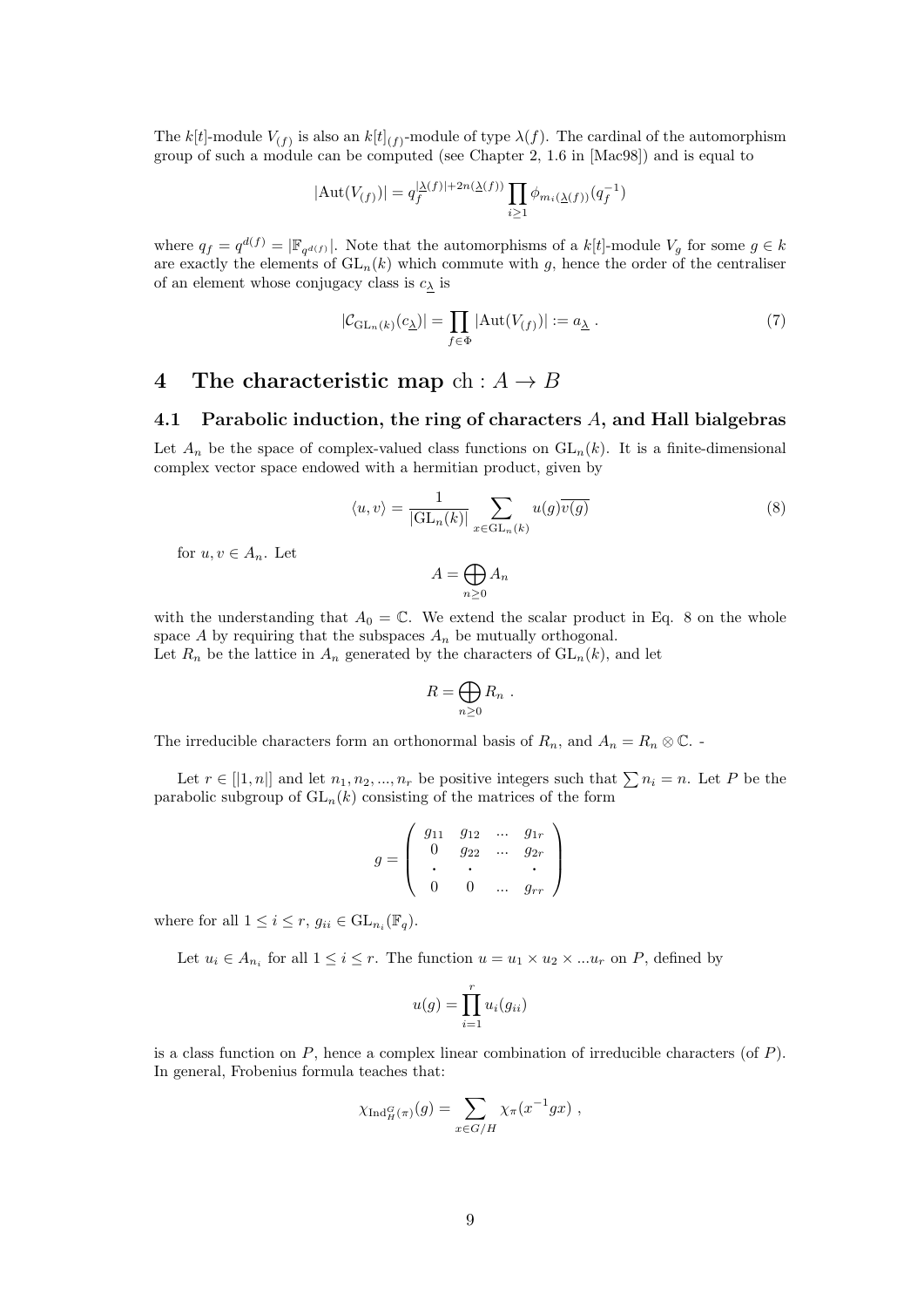for  $H < G$  two finite groups,  $\pi$  a representation of H,  $\chi_{\pi}$  the character of  $\pi$  and  $\chi_{Ind_H^G(\pi)}(g)$ the character of the representation of G induced by  $\pi$ . Since the RHS term is linear in  $\chi_{\pi}$ , one sets:

$$
u_1 \circ u_2 \circ ... \circ u_r(g) = \text{Ind}_P^{\text{GL}_n(k)}(u)(g) = \sum_{x \in \text{GL}_n(k)/P} u(x^{-1}gx).
$$

The value of the class function  $u_1 \circ u_2 \circ ... \circ u_r$  on a given conjugacy class in  $GL_n(k)$  can be explicitly written in terms of the values of the  $u_1, \ldots, u_n$  and the structure constants of the Hall algebras  $H(k[t]_{(f)})$  associated with the discrete valuation rings  $k[t]_{(f)}$  for all  $f \in \Phi$ . In fact,

$$
A \simeq \mathbb{C} \otimes \bigotimes_{f \in \Phi} H(k[t]_{(f)})
$$

where the tensor products are over  $\mathbb{Z}$  (see [Mac98]).

The operation  $A_n \times A_m \to A_{m+n}$  defined by  $(u, v) \to u \circ v$  is hence bilinear, commutative, associative and respect the grading, moreover the product of two characters is again a character hence  $R$  is a subring of  $A$ .

### 4.2 The ring of symmetric functions  $B$  and the characteristic map

**Definition of the characteristic map** For each  $f \in \Phi$ , let  $(X_{i,f})_{i\geq 1}$  be a set of independent variables over  $\mathbb C$ . For any  $u \in \Lambda$  a symmetric function, let  $u(f)$  denote the symmetric function  $u(X_{i,f})$ . In particular, let  $e_n(f) =$  be the *n*-th elementary symmetric functions of the  $X_{i,f}$ , and  $p_n(f) = \sum_i X_{i,f}^n$ . Let

$$
B = \mathbb{C}[e_n(f)|n \ge 1, f \in \Phi].
$$

Let's grade B by assigning the degree  $d(f)$  to each variable  $X_{i,f}$ , so that  $e_n(f)$  is homogeneous of degree  $n \cdot d(f)$ . Let  $\lambda \in \mathcal{P}$  and  $f \in \Phi$ . Set

$$
\tilde{P}_{\lambda}(f) = q_f^{-n(\lambda)} P_{\lambda}(X_f, q_f^{-1})
$$
  

$$
\tilde{Q}_{\lambda}(f) = q_f^{|\lambda|+n(\lambda)} Q_{\lambda}(X_f, q_f^{-1}) = a_{\lambda}(q_f) \tilde{P}_{\lambda}(f) ,
$$

where  $q_f = q^{d(f)}$ . For each  $\underline{\lambda} : \Phi \to \mathcal{P}$  such that  $||\underline{\lambda}|| < \infty$ , let

$$
\label{eq:11} \begin{gathered} \tilde{P}_{\underline{\lambda}} = \prod_{f \in \Phi} \tilde{P}_{\underline{\lambda}(f)}(f) \\ \tilde{Q}_{\underline{\lambda}} = \prod_{f \in \Phi} \tilde{Q}_{\underline{\lambda}(f)}(f) = a_{\underline{\lambda}} \tilde{P}_{\underline{\lambda}} \; . \end{gathered}
$$

Since  $||\underline{\lambda}|| < \infty$ , almost all of the terms in these products are equal to 1. The symmetric functions  $P_{\lambda}$  and  $\tilde{Q}_{\lambda}$  are homogeneous elements of B of degree  $||\lambda||$ . According to [Mac98], III, (2.7),  $(\tilde{P}_\lambda)$  and  $(\tilde{Q}_\lambda)$  are C-bases of B. One can define a hermitian product on B by setting

$$
\langle \tilde{P}_{\underline{\lambda}}, \tilde{Q}_\mu \rangle = \delta_{\underline{\lambda} \mu}
$$

for all  $\lambda, \mu$ . Let ch :  $\overline{A} \rightarrow B$  be the C-linear mapping defined by

$$
\mathrm{ch}(\pi_{\underline{\lambda}}) = \tilde{P}_{\underline{\lambda}}
$$

where  $\pi_{\lambda}$  is the characteristic function of the conjugacy class  $c_{\lambda}$ . The map ch is called the *characteristic map.* If  $u \in A$ ,  $ch(u)$  is the *characteristic* of u.

Proposition 2. The characteristic map ch is an isometric isomorphism of graded C-algebras

*Proof.* The ch map is clearly a linear isomorphism since it maps the basis  $(\pi_{\lambda})$  of A to the basis  $\tilde{P}_{\lambda}$  of B. It is clear that ch preserves the grading. Moreover, the isomorphism given in Prop. 1 and the definition of the conjugacy classes in  $GL_n(k)$  show that ch is a ring homomorphism, and Eq. 7 implies that it is an isometry. П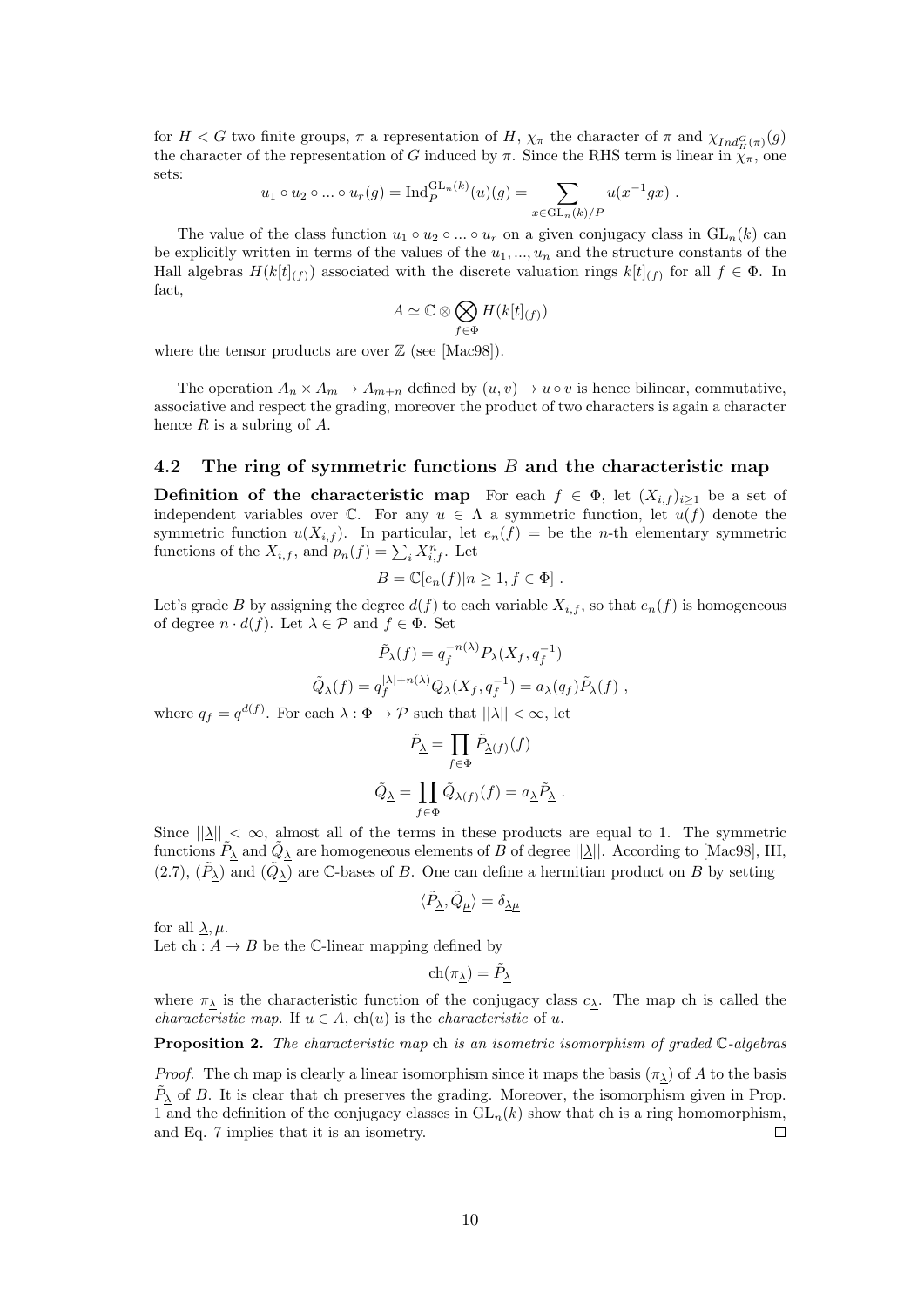**Definition of the orthonormal basis**  $(S_{\lambda})$  By definition of the scalar product in  $\Lambda[t]$ (see III in [Mac98]), the fact that  $\langle P_{\lambda}(x; q^{-1}), \overline{Q_{\lambda}}(x; q^{-1}) \rangle = 1$  is equivalent to:

$$
\sum_{\lambda \in \mathcal{P}} q^{|\lambda|} P_{\lambda}(x; q^{-1}) Q_{\lambda}(x; q^{-1}) = \prod_{i,j} \frac{1 - x_i y_j}{1 - q x_i y_j} ,
$$

By replacing  $x_i$  by  $X_{i,f} \otimes 1$ ,  $y_j$  by  $1 \otimes X_{j,f}$ , and q by  $q_f$ , then considering the product over all  $f \in \Phi$  on either side, and after that the logarithms, before expanding around 1 one gets to:

$$
\log\left(\sum_{\underline{\lambda}}\tilde{P}_{\underline{\lambda}}\otimes \tilde{Q}_{\underline{\lambda}}\right)=\sum_{n\geq 1}\frac{1}{n}\sum_{f\in \Phi}(q_f^n-1)p_n(f)\otimes p_n(f).
$$

Let  $x \in M$  and  $f \in \Phi$  be the Frobenius orbit of x, or equivalently, the minimum polynomial for x over k. Set  $\tilde{p}_n(x) = p_{n/d}(f)$  whenever n is a multiple of  $d = d(f)$ , and  $\tilde{p}_n(x) = 0$  if it is not. Hence for all  $x \in M$ ,  $\tilde{p}_n(x) \in B_n$  and  $\tilde{p}_n(x) = 0$  unless  $x \in M_n$ . With this notation:

$$
\log\left(\sum_{\underline{\lambda}}\tilde{P}_{\underline{\lambda}}\otimes\tilde{Q}_{\underline{\lambda}}\right) = \sum_{n\geq 1}\frac{q^n-1}{n}\sum_{x\in M_n}\tilde{p}_n(x)\otimes\tilde{p}_n(x) . \tag{9}
$$

Now, for all  $\xi \in L$ , set

$$
\tilde{p}_n(\xi) = \begin{cases}\n(-1)^{n-1} \sum_{x \in M_n} \langle \xi, x \rangle_n \tilde{p}_n(x) & \text{when } \xi \in L_n \\
0 & \text{otherwise}\n\end{cases} (10)
$$

Note that since  $\tilde{p}_n(x) = \tilde{p}_n(y)$  if x and y are in the same  $f \in \Phi$ , hence  $\tilde{p}_n(\xi) = \tilde{p}_n(\eta)$  if  $\xi$ and  $\eta$  are in the same F-orbit in L.

Let  $\Theta$  be the set of F-orbit in L, and for each  $\phi \in \Theta$ , let  $d(\phi)$  the number of elements of  $\phi$ . For any  $\xi \in \phi$  and  $r > 1$ , set

$$
p_r(\phi) = \tilde{p}_{rd(\phi)}(\xi)
$$

The  $p_r(\phi)$ 's can be thought as the power sums of a set of variables  $Y_{i,\phi}$ , where each of the  $Y_{i,\phi}$  has degree  $d(\phi)$ . All the other standard symmetric functions of the  $Y_{i,\phi}$  can be defined straightforwardly in the same way, and in particular the S-functions  $s_{\lambda}(\phi)$  (where  $\lambda$  runs over  $P$ ).

For any function  $\lambda : \Theta \to \mathcal{P}$  such that

$$
||\underline{\lambda}|| = \sum_{\phi \in \Theta} d(\phi) |\lambda(\phi)| < \infty ,
$$

let

$$
S_{\underline{\lambda}} = \prod_{\phi \in \Theta} s_{\underline{\lambda}(\phi)}(\phi) \ .
$$

It is a homogeneous symmetric function in B of degree  $||\lambda||$ . Now, let S be the Z-submodule of B generated by the  $S_{\lambda}$ . Schur functions have nice properties implying that S is a subring of B, and that

$$
B=S\otimes_{\mathbb{Z}}\mathbb{C}
$$

**Proposition 3.** The  $S_{\lambda}$  form an orthonormal basis of S.

Proof. Since

$$
\log\left(\sum_{\lambda} s_{\lambda}(x) s_{\lambda}(y)\right) = \sum_{i,j} \log(1 - x_i y_j)^{-1} = \sum_{n \ge 1} \frac{1}{n} p_n(x) p_n(y) ,
$$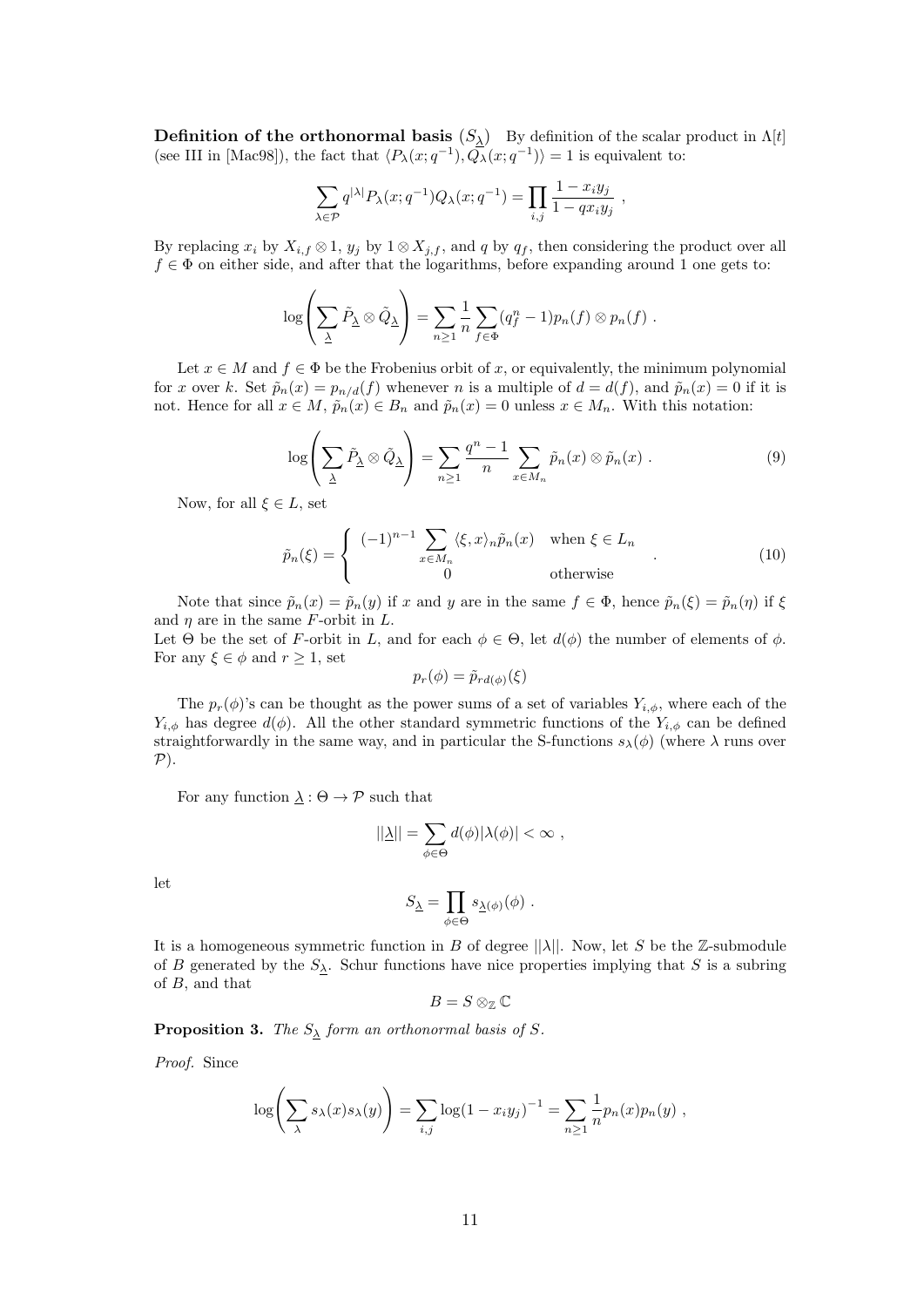$$
\log\left(\sum_{\underline{\lambda}} S_{\underline{\lambda}} \otimes S_{\underline{\lambda}}\right) = \sum_{n\geq 1} \frac{1}{n} \sum_{\phi \in \Theta} p_n(\phi) \otimes \overline{p_n(\phi)} = \sum_{n\geq 1} \frac{1}{n} \sum_{\xi \in L_n} \tilde{p}_n(\xi) \otimes \overline{\tilde{p}_n(\xi)}
$$

holds, where for  $u = \sum_{\lambda} u_{\lambda} \tilde{P}_{\lambda} \in B$ ,  $\overline{u}$  denotes  $\sum_{\lambda} \overline{u_{\lambda}} \tilde{P}_{\lambda}$ . Subsequently:

$$
\log\left(\sum_{\Delta} S_{\Delta} \otimes S_{\Delta}\right) = \sum_{n\geq 1} \frac{1}{n} \sum_{\xi \in L_n} \sum_{x,y \in M_n} \langle \xi, x \rangle_n \overline{\langle \xi, y \rangle_n} \tilde{p}_n(x) \otimes \tilde{p}_n(y)
$$

$$
= \sum_{n\geq 1} \frac{q^n - 1}{n} \sum_{x \in M_n} \tilde{p}_n(x) \otimes \tilde{p}_n(x)
$$

where the last equality comes from the orthogonality of the characters of the finite abelian group  $M_n$ . Comparing this last result with Eq. 9:

$$
\sum_{\underline{\lambda}} S_{\underline{\lambda}} \otimes S_{\underline{\lambda}} = \sum_{\underline{\mu}} \tilde{P}_{\underline{\mu}} \otimes \tilde{Q}_{\underline{\mu}} . \tag{11}
$$

Expressing the  $S_{\underline{\lambda}}$  in the bases  $(\tilde{P}_{\underline{\lambda}})$  and  $(\tilde{Q}_{\underline{\lambda}})$ , one gets

$$
\langle S_{\underline{\lambda}}, S_{\underline{\kappa}} \rangle = \delta_{\underline{\lambda}, \underline{\kappa}}
$$

 $\Box$ 

### 5 Characters and irreducible characters

### 5.1 Construction of the characters

In this section, we use the theorem 1 stated in 1.4, first proved in [Gre55] following Brauer's characterisation of characters, and rephrased in [Mac98], IV, (5.1). We use the notations of the latter reference.

Let  $\theta$  be any (for now) injective character of M (an isomorphism from M onto the group of roots of unity in  $\mathbb C$  of order prime to  $p = \text{char}(k)$ . For each  $g \in \text{GL}_n(k)$ , let  $(x_i)_{i \in [1]:n|}$  be the eigenvalues of  $g$  in the defining modular representation. Then from Th. 1, one learns that:

$$
\chi_r : g \mapsto e_r(\theta(x_1), ..., \theta(x_n))
$$

is a complex character of  $GL_n(k)$ .

For any 
$$
f = \prod_i (t - y_i) \in \Phi
$$
, let  $\tilde{f} = \prod_i (1 + y_i t)$ , and  $\theta(\tilde{f}) = \prod_i (1 + \theta(y_i)t)$ . Eq. 2 implies:

$$
\sum_{r=0}^{n} \chi_r(g)t^r = \prod_{i=1}^{n} (1 + \theta(x_i)t),
$$
  

$$
\sum_{r=0}^{n} \chi_r(g)t^r = \prod_{f \in \Phi} \theta(f)^{|\Delta(f)|}.
$$

To see this, observe that the characteristic polynomial of any  $g \in GL_n(k)$  in the class  $c_{\underline{\lambda}}$  can be expressed as (see IV, 2. Ex. 2 in [Mac98])

$$
\prod_{f \in \Phi} f^{|\underline{\lambda}(f)|} = \prod_{i=1}^n (t - x_i) .
$$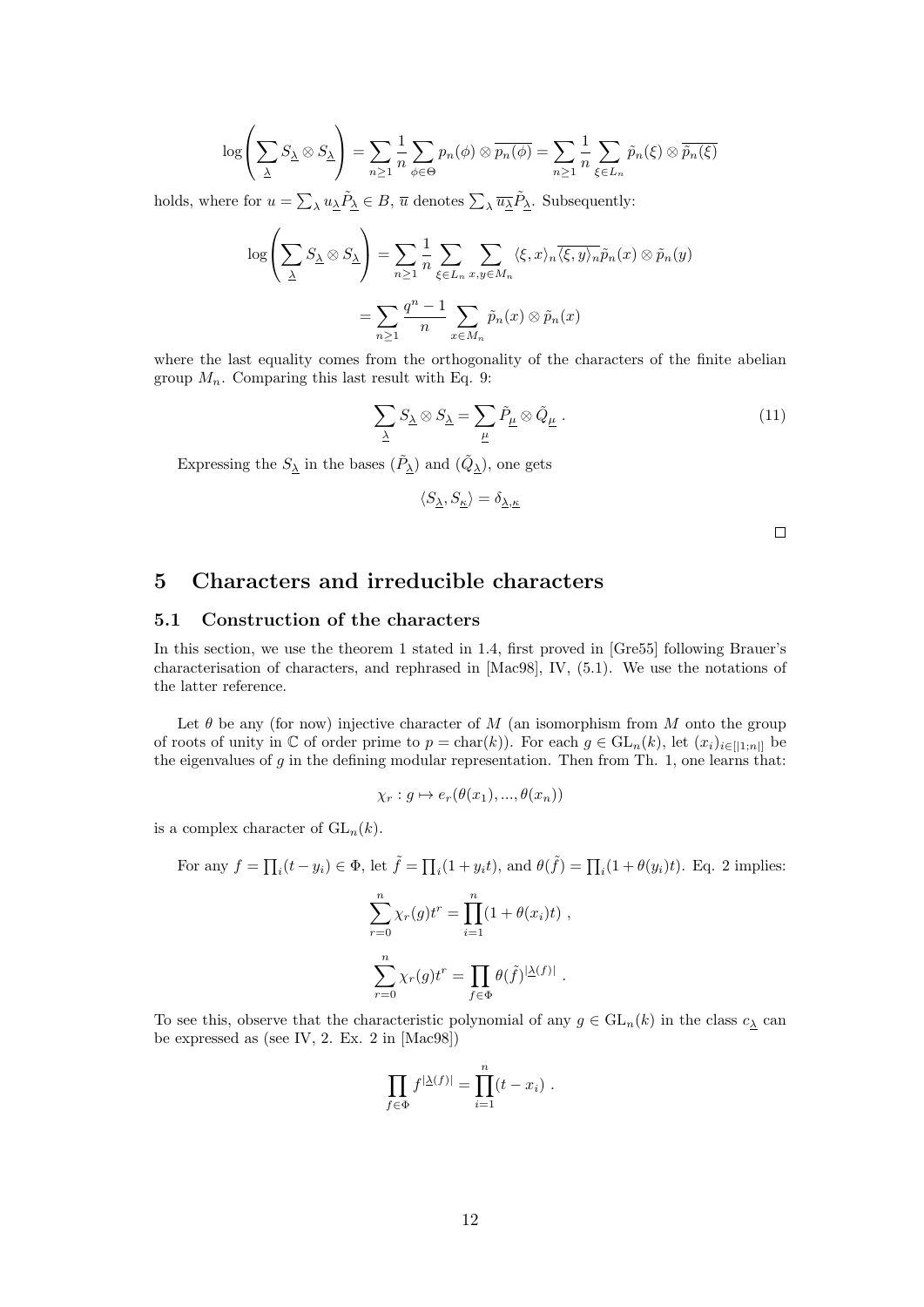Write the class function  $\chi_r$  in the basis of characteristic functions of conjugacy classes  $(\pi_\lambda)$ :

$$
\chi_r = \sum_{\underline{\lambda}} \chi_r(c_{\underline{\lambda}}) \pi_{\underline{\lambda}}
$$

with  $\chi_r(c_\lambda)$  the value of  $\chi_r$  at the class  $c_\lambda$ . By definition of the characteristic map,  $\text{ch}(\pi_\lambda) = \tilde{P}_\lambda$ , hence

$$
\sum_{r=0}^{n} \text{ch}(\chi_r) t^r = \sum_{\underline{\lambda}} \prod_{f \in \Phi} \theta(\tilde{f})^{|\underline{\lambda}(f)|} \tilde{P}_{\underline{\lambda}}
$$

where the sum on the right runs over all the maps  $\lambda : \Phi \to \mathcal{P}$  satifying  $||\lambda|| = n$ . Since (see III, 3, Ex. 1 of [Mac98])

$$
\sum_{|\lambda|=m} t^{n(\lambda)} P_{\lambda}(x;t) = h_m(x)
$$

one has, for each  $f \in \Phi$ :

$$
\sum_{|\lambda|=m}\tilde{P}_{\lambda}(f)=h_m(f).
$$

Hence

$$
\sum_{r=0}^{n} \text{ch}(\chi_r) t^r = \sum_{\underline{\alpha}} \prod_{f \in \Phi} \theta(\tilde{f})^{\underline{\alpha}(f)} h_{\underline{\alpha}(f)}(f)
$$

where the sum on the RHS runs over all the maps  $\underline{\alpha} : \Phi \to \mathbb{N}$  satisfying  $\sum_{f \in \Phi} d(f) \underline{\alpha}(f) = n$ hence

**Proposition 4.** Let  $0 \le r \le n$ . The characteristic ch( $\chi_r$ ) of the character  $\chi_r$  is equal to the  $coefficient of t<sup>r</sup>u<sup>n</sup>$  in

$$
H(t, u) = \prod_{f \in \Phi} \prod_{i \ge 1} (1 - \theta(\tilde{f}) X_{i, f} u^{d(f)})^{-1}
$$

**A** more hands-on form for  $H(t, u)$  Let  $m \in \mathbb{N}_{\geq 1}$ . The unique degree-m field extension of k is by definition the decomposition field of the polynomial  $F^m x - x$ , moreover

$$
{Fi}0\leq i\leq m-1 = \mathfrak{g}_m = \mathrm{Gal}(\mathbb{F}_{q^m}/k) .
$$

This group is abelian and acts by multiplication on the set of subsets of  $\mathfrak{g}_m$ . For  $I \subset \mathfrak{g}_m$  let  $\theta_{m,I}$  be the character on  $M_m$  (identified with its image in  $L_m$ ) defined by

$$
\theta_{m,I}:x\mapsto \prod_{\gamma\in I}\theta(\gamma x)
$$

**Definition 1.** A subset  $I \subset \mathfrak{g}_m$  is said to be primitive if  $\text{Stab}_{\mathfrak{g}_m}(\{I\}) = \{\text{id}\},\$ and in that case the pair  $(m, I)$  is said to be an index.

Theorem 2. One has

$$
H(t, u) = \prod_{[s, J]} (\sum_{m \ge 0} e_m(\phi_{s, J})(t^{|J|} u^s)^m) ,
$$

where the first product runs over the set of equivalent classes of indices  $(s, J)$  (with  $(s, J) \sim$  $(s, J')$  if  $\exists \gamma \in \mathfrak{g}_s$  such that  $J' = \gamma J$ ). For each pair of integers r, n such that  $0 \le r \le n$ , the coefficient of  $t^r u^n$  in is the characteristic of a character of  $GL_n(k)$ .

*Proof.* Let's compute the logarithm of  $H(t, u)$ :

$$
\log H(t, u) = \sum_{f \in \Phi} \sum_{i \ge 1} \log \left( 1 - \theta(\tilde{f}) X_{i, f} u^{d(f)} \right)^{-1} = \sum_{m \ge 1} \frac{1}{m} \sum_{f \in \Phi} \theta(\tilde{f})^m p_m(f) u^{md(f)}.
$$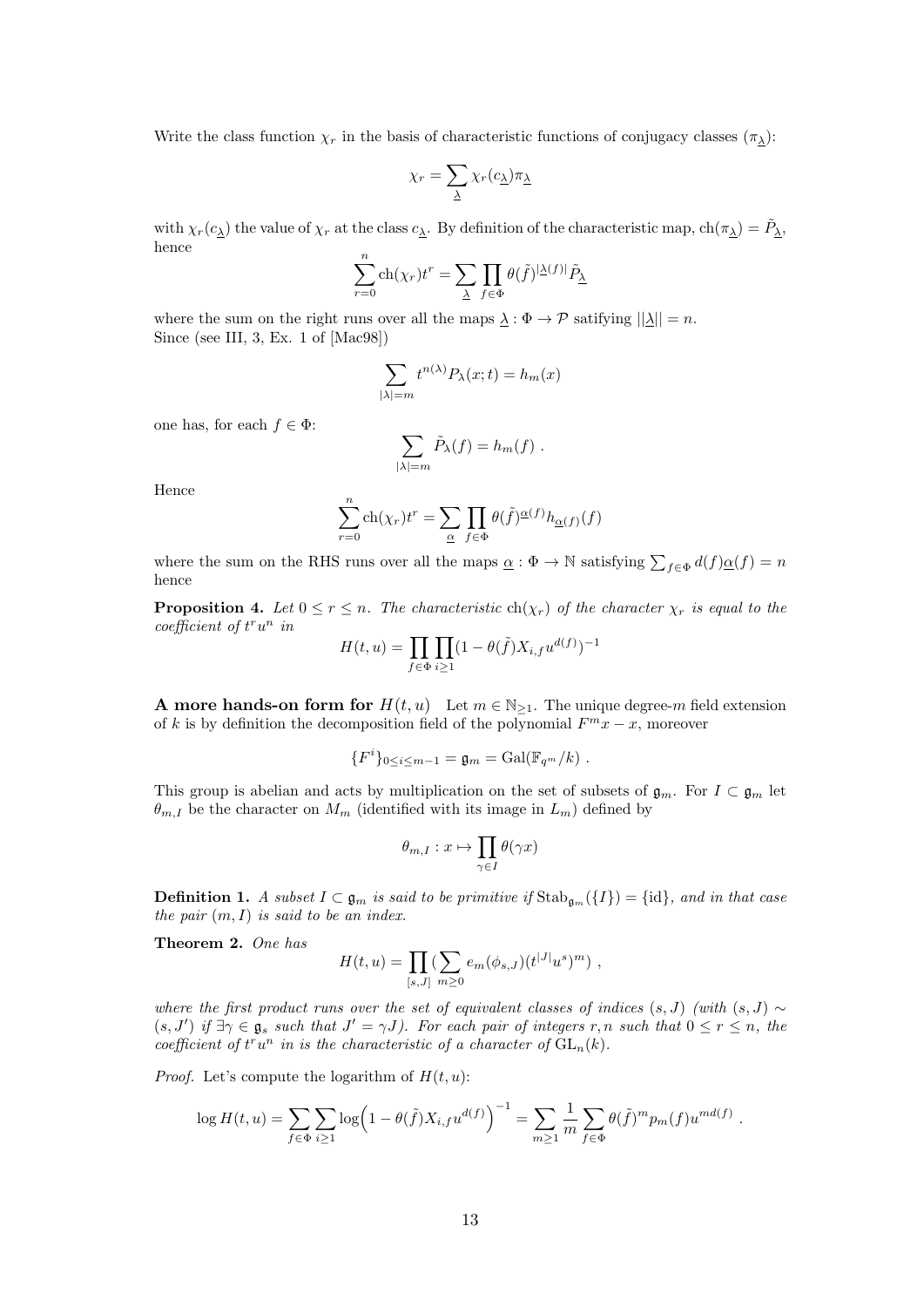Note that for  $x$  any root of  $f$ ,

$$
\theta(\tilde f) = \prod_{i=0}^{d(f)-1} \left(1+t\theta(F^i x)\right)\,.
$$

Since  $F^{d(f)}x=x$ , one has

$$
\theta(\tilde{f})^m = \prod_{i=0}^{md(f)-1} (1 + t\theta(F^i x)),
$$

and subsequently

$$
\log H(t, u) = \sum_{m \ge 1} \frac{u^m}{m} \sum_{x \in M_m} \tilde{p}_m(x) \prod_{i=0}^{m-1} (1 + t\theta(F^i x)) .
$$

Now, note that by Eq. 10:

$$
\sum_{x \in M_m} \tilde{p}_m(x) \prod_{i=0}^{m-1} (1 + t\theta(F^i x)) = \sum_{I \subset \mathfrak{g}_m} t^{|I|} \sum_{x \in M_m} \tilde{p}_m(x) \prod_{\gamma \in I} \theta(\gamma x) = (-1)^{m-1} \sum_{I \subset \mathfrak{g}_m} t^{|I|} \tilde{p}_m(\theta_{m,I}),
$$

hence

$$
\log H(t, u) = \sum_{m \ge 1} \frac{(-1)^{m-1} u^m}{m} \sum_{I \subset \mathfrak{g}_m} t^{|I|} \tilde{p}_m(\theta_{m, I}) \; .
$$

- Suppose that the pair  $(m, I)$  is an index. Then by definition all the translates  $\gamma I$  (for  $\gamma \in \mathfrak{g}_m$ ) are distinct, and the F-orbit of  $\theta_{m,I}$  consists of m elements.
- Conversely, if I is not primitive, then  $\text{Stab}_{\mathfrak{g}_m}(\{I\}) = \mathfrak{h}$  for some non-trivial subgroup  $\mathfrak{h}$ of  $\mathfrak{g}_m$ , generated by  $F^s$  for some s dividing m. Since I is stable under multiplication by elements of h, I is the union of cosets of h in  $\mathfrak{g}_m$ , say  $I = \mathfrak{h}J$  for  $J = I/\mathfrak{h}$  a subset of  $\mathfrak{g}_m/\mathfrak{h} = \mathfrak{g}_s = \text{Gal}(\mathbb{F}_{q^s}/k)$ . Moreover, J is by construction a primitive subset of  $\mathfrak{g}_s$ , or equivalently,  $(s, J)$  is an index. Thus the F-orbit  $\phi_{s,J}$  of  $\theta_{s,J}$  has s elements. Since  $\theta_{m,I} = \theta_{s,I} \circ N_{m,s}$ , where  $N_{m,s}$  is the norm homomorphism defined in Eq. 6,  $\theta_{m,I}$  and  $\theta_{s,J}$  define the same element of L, and  $\tilde{p}_m(\theta_{m,I}) = p_{m/s}(\phi_{s,J}).$

Hence  $\log H(t, u)$  becomes

$$
\log H(t, u) = \sum_{[s,J]} \sum_{n=1}^{\infty} \frac{(-1)^{n-1}}{n} p_n(\phi_{s,J}) (t^{|J|} u^s)^n,
$$

where the left-most sum runs over all equivalence classes of indices  $(s, J)$ , where  $(s, J)$  and  $(s, J')$  are in the same equivalence class if  $J'$  is a translate of J, i.e if  $\phi_{s,J} = \phi_{s,J'}$ . Now one uses Eq. 3 to conclude the proof. П

Corollary 1. One can choose  $\theta$  so that for  $\phi$  any F-orbit in L and any  $n \geq 0$ ,  $e_n(\phi)$  is the *characteristic of a character of*  $G_{nd(\phi)}$ .

*Proof.* The proof runs by induction on the pair  $(n, d(\phi))$  with lexicographic ordering.

• Let  $n = d = 1$ , then  $\phi = {\xi}$  where  $\xi = L_1$  is a character of  $M_1$ , and

$$
e_1(\xi) = p_1(\xi) = \sum_{x \in G_1} \xi(x) p_1(x) = \text{ch}(\xi)
$$

since  $ch(\pi_x) = p_1(x)$  for  $\pi_x$  the characteristic function of  $\{x\}$ .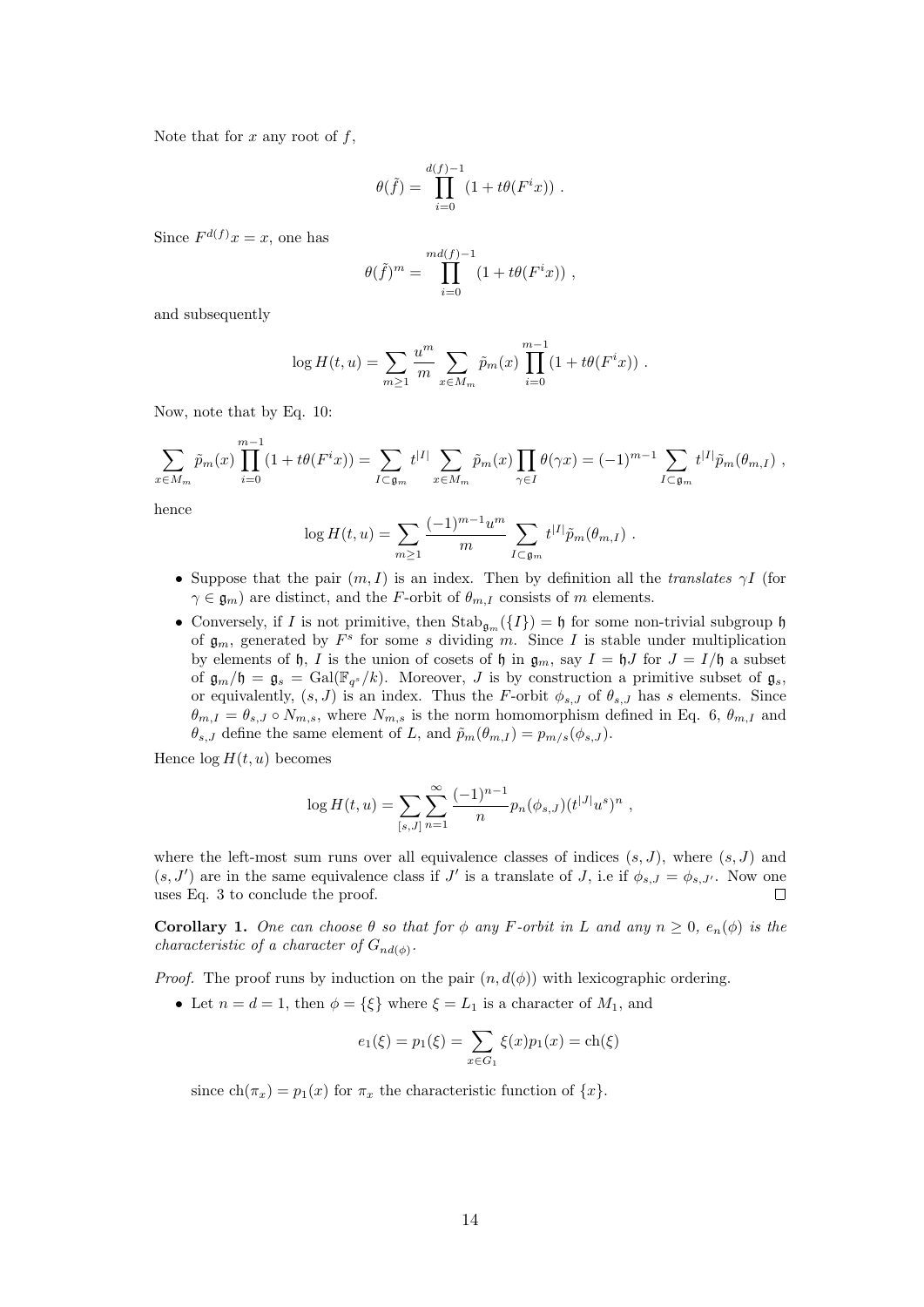• Now let  $\chi_{n,d}$  be the coefficient of  $t^n u^{nd}$  in  $H(t, u)$ . By Th. 2,  $\chi_{n,d}$  is the characteristic of a character of  $G_{nd}$ , and

$$
\chi_{n,d} = \sum_{v} \prod_{[s,J]} e_{v(s,J)}(\phi_{s,J})
$$
\n(12)

where the first sum runs over the functions  $v$  on the set of equivalence classes of indices such that

$$
\sum_{[s,J]} |J|v(s, J) = n
$$
,  $\sum_{[s,J]} sv(s, J) = nd$ 

Each index  $(s, J)$  that occurs in Eq. 12 has  $v(s, J) \leq n$ , and if equality holds then  $s \leq d$ . Thus  $(v(s, J), s) \leq (n, d)$  with equality if and only if  $v(s, J) = n$  (so that  $|J| = 1$ ) and  $s = d$ . Hence  $\chi_{n,d}$  has leading term  $e_n(\phi_{d,\text{tid}})$  where  $\phi_{d,\text{tid}}$  is the F-orbit of  $\theta_{|M_d}$ . Now one can choose  $\theta$  such that  $\theta_{|M_d} = \phi$ , and then  $\chi_{n,d} = e_n(\phi) + ...$ , where the dots are products of at least two e's that are characteristics of characters of groups  $GL_{n'd'}(k)$  by inductive hypothesis, with  $(n', d') < (n, d)$ .

 $\Box$ 

### 5.2 Irreducible characters

**Theorem 3.** Let  $\underline{\lambda}: \Theta \to \mathcal{P}$  such that  $||\underline{\lambda}|| = n$ . The corresponding  $S_{\underline{\lambda}} \in B$  is the characteristic of an irreducible character of  $GL_n(k)$  denoted  $\chi^{\underline{\lambda}}$ . Moreover, every irreducible character of  $GL_n(k)$  is of this form.

*Proof.* Each S-function  $s_{\lambda}$  is a polynomial in the e's with integer coefficients, hence by Cor. 1 each  $s_\lambda(\phi)$  hence each  $S_\lambda$  is the characteristic of a character of  $GL_n(k)$ . For each  $\underline{\lambda}: \Theta \to \mathcal{P}$ such that  $||\underline{\lambda}|| = n$ , let  $\chi^{\overline{\lambda}}$  be the character corresponding to  $S_{\lambda}$ . Since the characteristic map is an isometric isomorphism, and since the  $S_\lambda$  form an orthonormal basis of the subring S of B, one has

$$
\langle \chi^{\underline{\lambda}}, \chi^{\underline{\kappa}} \rangle = \delta_{\underline{\lambda}, \underline{\kappa}}
$$

hence each  $\chi^{\underline{\lambda}}$  is (up to the sign) an irreducible character of  $GL_n(k)$ . The question of the sign is ruled in Prop. 5. Note that since a finite group has as many irreducible characters as conjugacy classes,  $GL_n(k)$  has

$$
\#\{\underline{\lambda} : \Phi \to \mathcal{P} | \ ||\underline{\lambda}|| = n\}
$$

distinct irreducible characters. Since  $L$  and  $M$  are isomorphic (they are abelian and mutual duals), this number equals

$$
\#\{\underline{\lambda} : \Theta \to \mathcal{P} | \ ||\underline{\lambda}|| = n\}
$$

and the characters  $\pm \chi^{\underline{\lambda}}$  exhaust all the irreducible characters of  $GL_n(k)$ .

**Proposition 5.** Let  $\underline{\lambda}: \Theta \to \mathcal{P}$  such that  $||\underline{\lambda}|| = n$ . Then  $\chi^{\underline{\lambda}}$  is an irreducible character of  $GL_n(k)$ . Moreover, the character table of  $GL_n(k)$  is the transition matrix between the bases of B consisting of the Schur functions  $(S_{\lambda})$  one the one hand, and the Hall-Littlewood polynomials  $(\tilde{P}_\lambda)$  on the other.

*Proof.* Let  $\chi^{\underline{\lambda}}_{\mu}$  be the value of  $\chi^{\underline{\lambda}}$  on the class  $c_{\mu}$ . Then

$$
\chi^{\underline{\lambda}} = \sum_{\underline{\mu}} \chi^{\underline{\lambda}}_{\underline{\mu}} \pi_{\underline{\mu}} \;,
$$

where the sum runs over all  $\mu : \Phi \to \mathcal{P}$  such that  $||\mu|| = ||\underline{\lambda}||$ . Taking the image by the characteristic map gives

$$
S_{\underline{\lambda}}=\sum_{\underline{\mu}}\chi^{\underline{\lambda}}_{\underline{\mu}}\tilde{P}_{\underline{\mu}}
$$

 $\Box$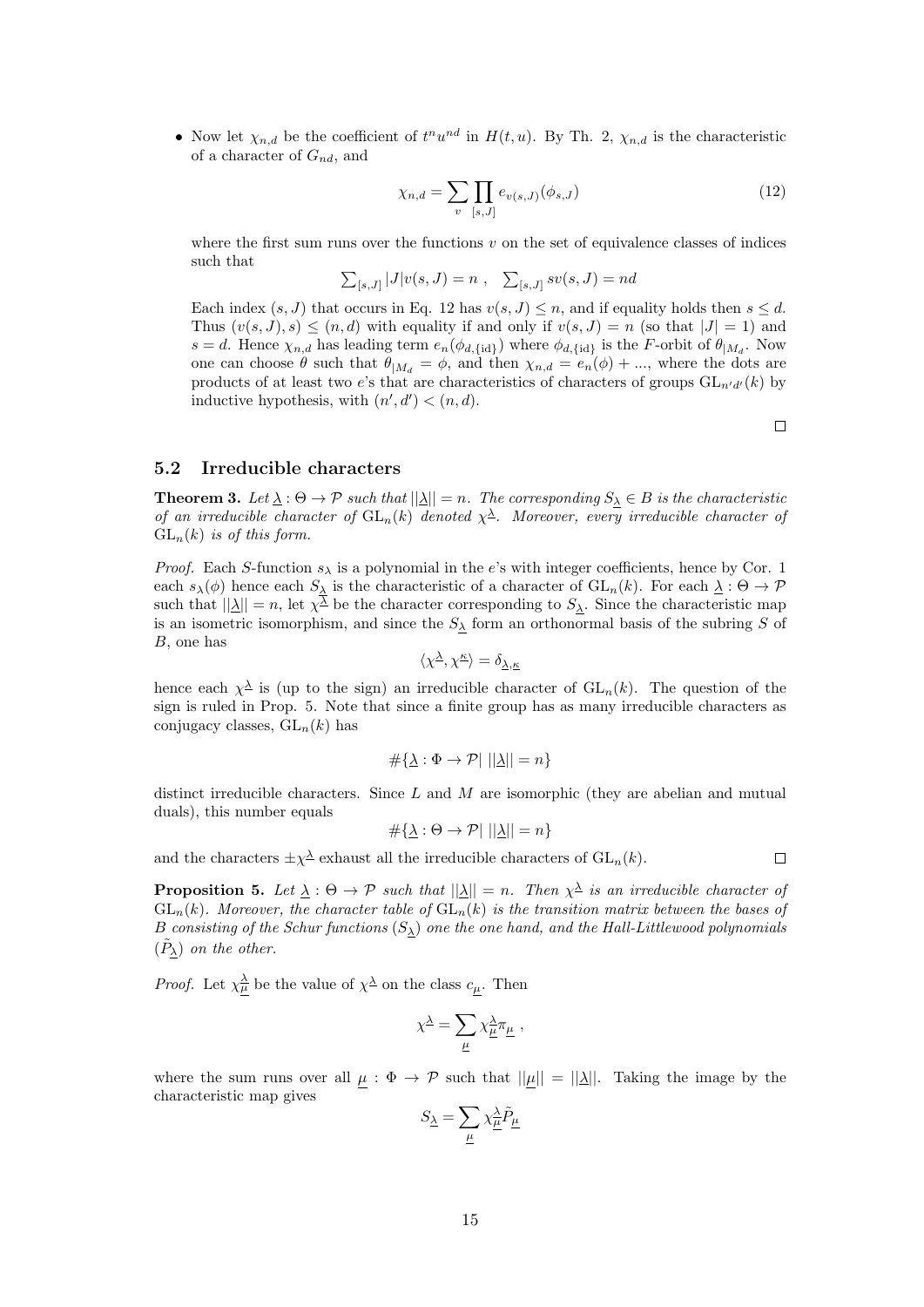and it shows that  $\chi^{\underline{\lambda}}_{\mu} = \langle S_{\underline{\lambda}}, \tilde{Q}_{\mu} \rangle$ , hence that

$$
\tilde{Q}_{\underline{\mu}} = \sum_{\underline{\lambda}} \chi^{\underline{\lambda}}_{\underline{\mu}} \overline{S_{\underline{\lambda}}} \ . \tag{13}
$$

To complete the proof we have to show that  $d_{\underline{\lambda}} = \chi^{\underline{\lambda}}(\mathrm{id}_{\mathrm{GL}_n(k)})$  is positive. Now consider the conjugacy class of identity  $c_{\mu}$  in  $GL_n(k)$ , and let  $f_1 = t - 1 \in k[t]$ . Then  $\mu(f_1) = (1^n)$  and  $\mu(f) = 0$  for  $f \neq f_1$ , and from Eq. 5 it follows that

$$
\tilde{Q}_{\underline{\mu}} = q^{n(n+1)/2} \phi_n(q^{-1}) e_n(f_1) = \psi_n(q) e_n(f_1) ,
$$

with  $\psi_n(q) = \prod_{i=1}^n (q^i - 1)$ , and from Eq. 13 one has

$$
\psi_n(q)e_n(f_1) = \sum_{\substack{|\Delta|=n}} d_{\Delta} \overline{S_{\Delta}} . \tag{14}
$$

Let  $\delta : B \to \mathbb{C}$  be the C-algebra homomorphism

$$
\delta(\tilde{p}_n(x)) = \begin{cases} 0 \text{ if } x \neq 1 \\ (-1)^{n-1}/(q^n - 1) \text{ if } x = 1 \end{cases}
$$

which implies that  $\delta(\tilde{p}_n(\xi)) = (q^n - 1)^{-1}$  for  $\xi \in L_n$ , hence that for any  $\phi \in \Theta$ ,

$$
\delta(p_n(\phi)) = (q_{\phi}^n - 1) = \sum_{i \ge 1} q_{\phi}^{-in}
$$

where  $q_{\phi} = q^{d(\phi)}$ . Hence

$$
\delta(s_{\lambda}(\phi)) = s_{\lambda}(q_{\phi}^{-1}, q_{\phi}^{-2}, \ldots) = q_{\phi}^{-|\lambda| - n(\lambda)} \prod_{x \in \lambda} (1 - q_{\phi}^{-h(x)})^{-1}
$$

where  $h(x)$  is the hook-length at  $x \in \lambda$ . From Eq. 1 it follows that

$$
\delta(s_{\lambda}(\phi)) = q_{\phi}^{n(\lambda')} \prod_{x \in \lambda} (q_{\phi}^{h(x)} - 1)^{-1} = q_{\phi}^{n(\lambda')} \tilde{H}_{\lambda}(q_{\phi})^{-1} . \tag{15}
$$

where

$$
\tilde{H}_{\lambda}(t)^{-1} = \prod_{x \in \lambda} (t^{h(x)} - 1)
$$

Now from Eq. 9 and Eq. 11 one has

$$
\log\left(\sum_{\underline{\lambda}} \delta(S_{\underline{\lambda}}) \overline{S_{\underline{\lambda}}}\right) = \log\left(\sum_{\underline{\lambda}} \delta(\tilde{P}_{\underline{\mu}}) \tilde{Q}_{\underline{\mu}}\right) = \sum_{n\geq 1} \frac{(-1)^{n-1}}{n} \tilde{p}_n(1) = \log \prod_i (1 + X_{i, f_1}),
$$

hence

$$
\sum_{\underline{\lambda}} \delta(S_{\underline{\lambda}}) \overline{S_{\underline{\lambda}}} = \sum_{n \ge 0} e_n(f_1) \text{ and } \sum_{||\underline{\lambda}||=n} \delta(S_{\underline{\lambda}}) \overline{S_{\underline{\lambda}}} = e_n(f_1) ,
$$

and comparing with Eq. 14 one gets

$$
d_{\underline{\lambda}} = \psi_n(q) \delta(S_{\underline{\lambda}}) .
$$

This last result together with Eq. 15 eventually gives

$$
d_{\underline{\lambda}} = \psi_n(q) \prod_{\phi \in \Theta} q_{\phi}^{n(\underline{\lambda}(\phi))} \tilde{H}_{\underline{\lambda}(\phi)}(q_{\phi})^{-1} ,
$$

which is clearly positive.

 $\Box$